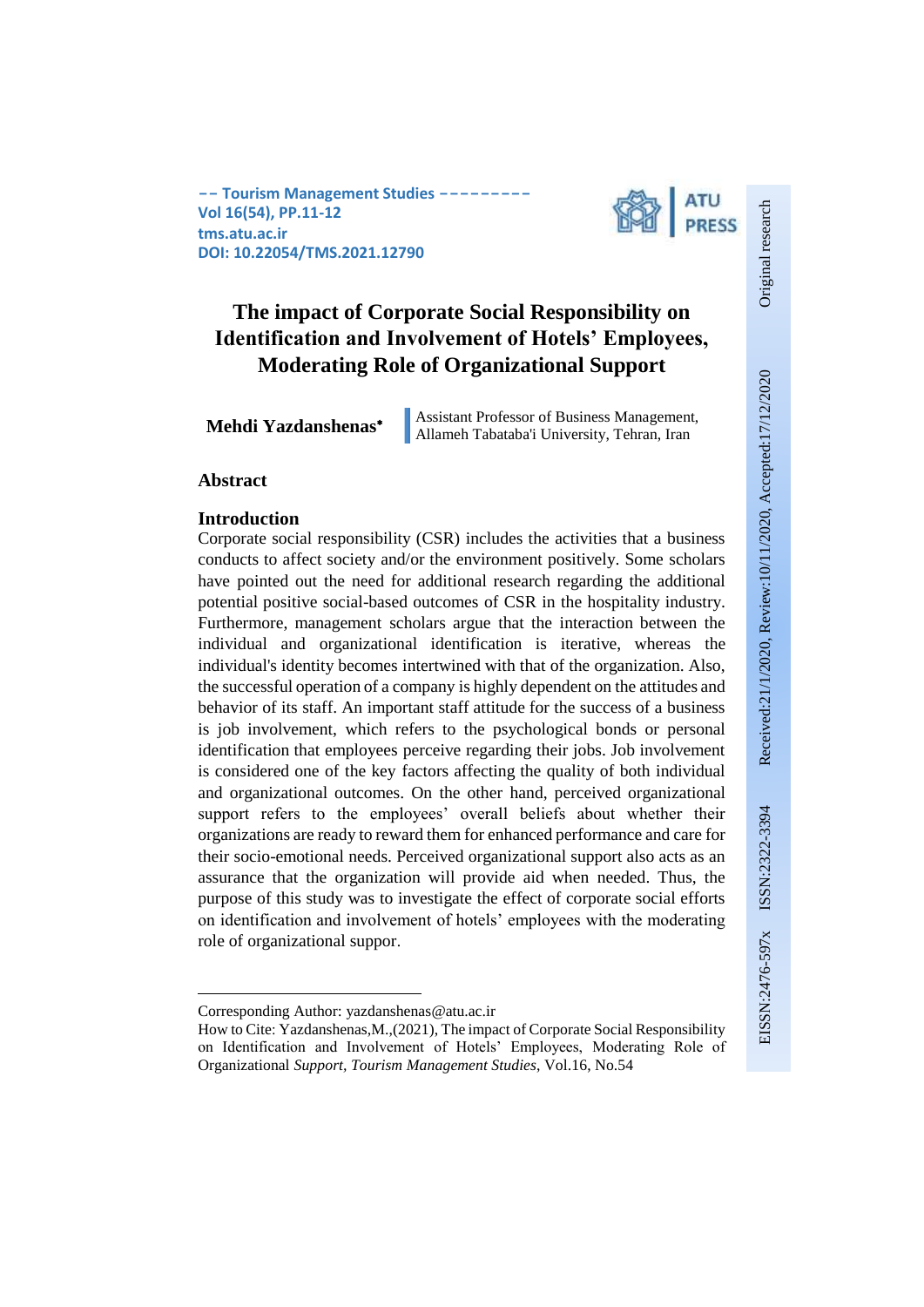#### **Materials and Methods**

This research was a descriptive and applied survey that all of the 5 star hotels of Tehran consisted of its statistical population, and 384 employees were selected for the research sample according to convenient sampling. Research data were collected using questionnaires: Park and Levy (2014)'s corporate social responsibility questionnaire, Meal and Tetrick (1992)'s identification questionnaire, Kanungo (1982)'s job involvement questionnaire, and Eisenberger et al. (1986)'s perceived organizational support questionnaire, and were analyzed according to structural equation modeling.

### **Discussion and Results**

Findings show the positive effect of corporate social responsibility efforts on the identification and involvement of hotel employees. Also, data analysis confirmed that perceived organizational support positively moderates the relationship between corporate social responsibility and employees` identification and job involvement. Also, descriptive analysis of the main variables of the research, i.e., corporate social responsibility, job involvement, identification, and perceived organizational support, shows that the mentioned variables were at a higher level in the organizations studied in the present study average.

#### **Conclusions**

It can be said that corporate social responsibility efforts have considerable effects on the main work attitudes of hotels' employees, especially on their identification and involvement. In addition, with the increasing of perceived organizational support, these effects can be increased as well. Future researchers are encouraged to study the consequences and effects of corporate social responsibility in other organizations active in the tourism industry. At the same time, by considering the role of demographic variables, more accurate classification of the impact of organizational social responsibility on the attitudes of hotel employees can be achieved. On the other hand, in addition to employee identification and job involvement, the effects of organizational social responsibility on different work attitudes such as organizational commitment and job satisfaction can be studied. In addition, there are other variables such as support of supervisors and colleagues, organizational trust, and group dynamics that can moderate the impact of organizational social responsibility on work attitudes in addition to perceiving organizational support.

**Keywords:** Corporate Social Responsibility, Identification, Involvement, Organizational Support.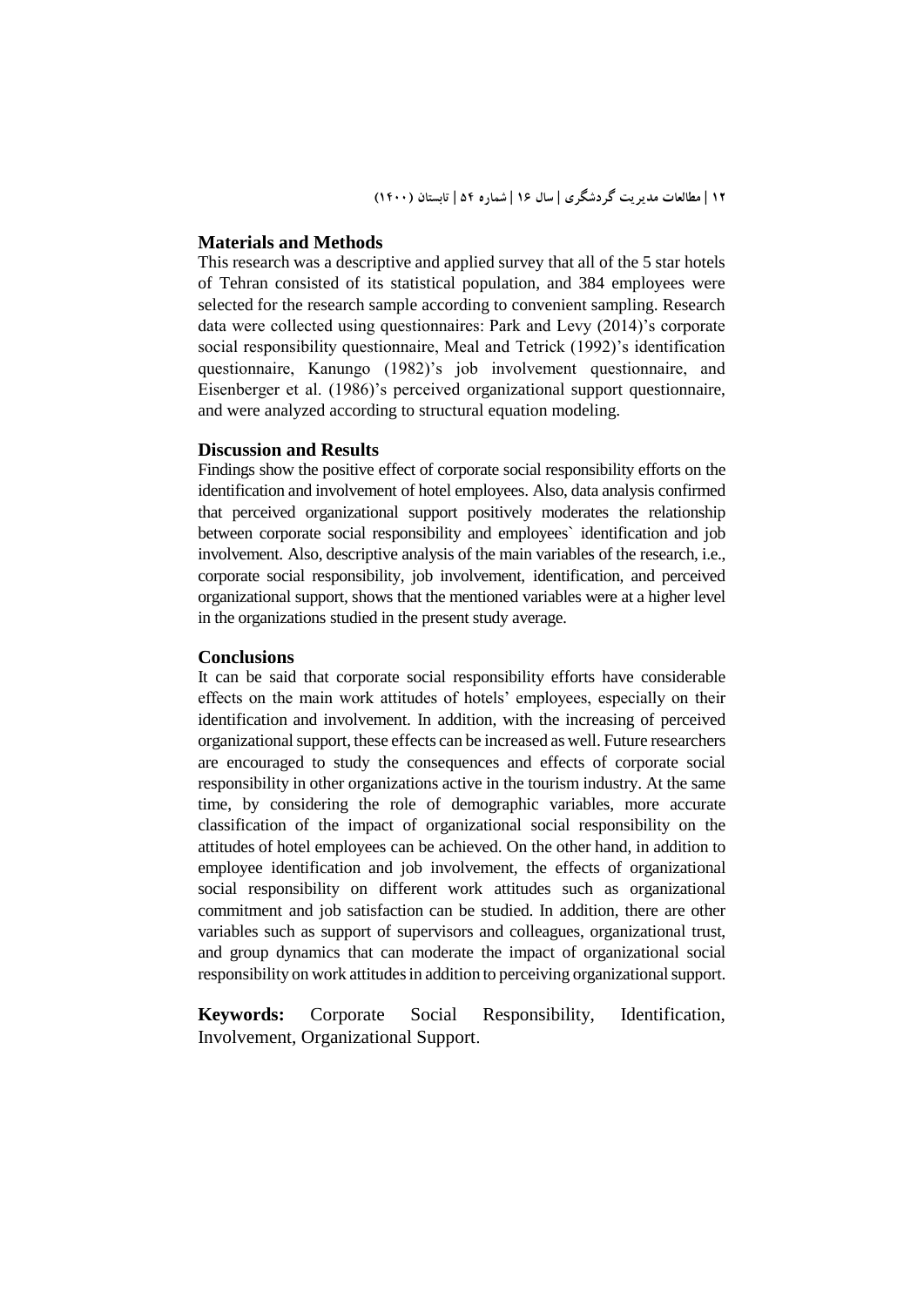**-- مطالعات مديريت گردشگري---------**

**دوره ،16 شماره ،54 تابستان ،1400 13-39 tms.atu.ac.ir DOI: 10.22054/TMS.2021.12790**

# **تأثیر مسئولیت اجتماعی سازمان بر هویتیابی و عجینشدگی کارکنان هتلها، نقش تعدیلکنندة حمایت سازمانی**

گروه مدیریت بازرگانی، دانشگاه عالمه طباطبائی، تهران، ایراناستادیار **مهدي يزدان شناس**

# **چكیده**

تحقيق حاضـر با هدف بررسـي تأثير فعاليتهای مسـئوليت اجتماعي بر هويت1يابي و عجينشـدگي کارکنان هتلهاو با توجه بهنقش حمايت سازماني انجام شد . اين تحقيق از نوع تحقيقات توصيفي و کاربردی است؛ کارکنان هتلهای پنج ستارۀ تهران جامعة آماری آن را تشکيل ميدادند ونمونهای شامل 38۴ نفراز آنها به روش نمونه گيري در دســترس انتخاب شــد. دادههای تحقيق از طريق پرســشــنامههای مســئوليت اجتماعي ســازمان پارک وو لوی (۲۰۱۴)، هويت يابي ميل و تتريک (۱۹۹۲)، عجين شــدگي شــغلي کانانگو (۱۹۸۲) و حمايت ســازماني ايزنبرگر و همکاران (۱۹۸۶) جمع آوري شــدند و با اســتفاده از روش مدل1يابي معادلات ساختاری مورد تجزيهو تحليل قرار گرفتند. يافتههای تحقيق تأثيرمثبت فعاليتهای مس ئوليت اجتماعي را بر هويتيابي و عجين شدگي کارکنان ن شان داد. همچنين م شخص شد ادراک کارکنان از حمايت سازماني نقش تعديل کنندۀ مثبتي در اين رابطه دارد؛ بنابراين مي توان اظهار کرد که فعاليتهای مســـئوليت اجتماعي هتلها تأثير قابل توجهي بر نگرشهای مهم کاری کارکنان هتلها بهويژه هويت<code>يابي</code> و عجين شـــدگي آنها داردوبا افزايش حمايت سازماني ادراکشده اين تاثيرگذاری افزايش مييابد.

**کلیدواژهها:** مسئولیت اجتماعی سازمان، هویتیابی، عجینشدگی، حمایت سازمانی.

1

yazdanshenas@atu.ac.ir :مسئول نويسنده

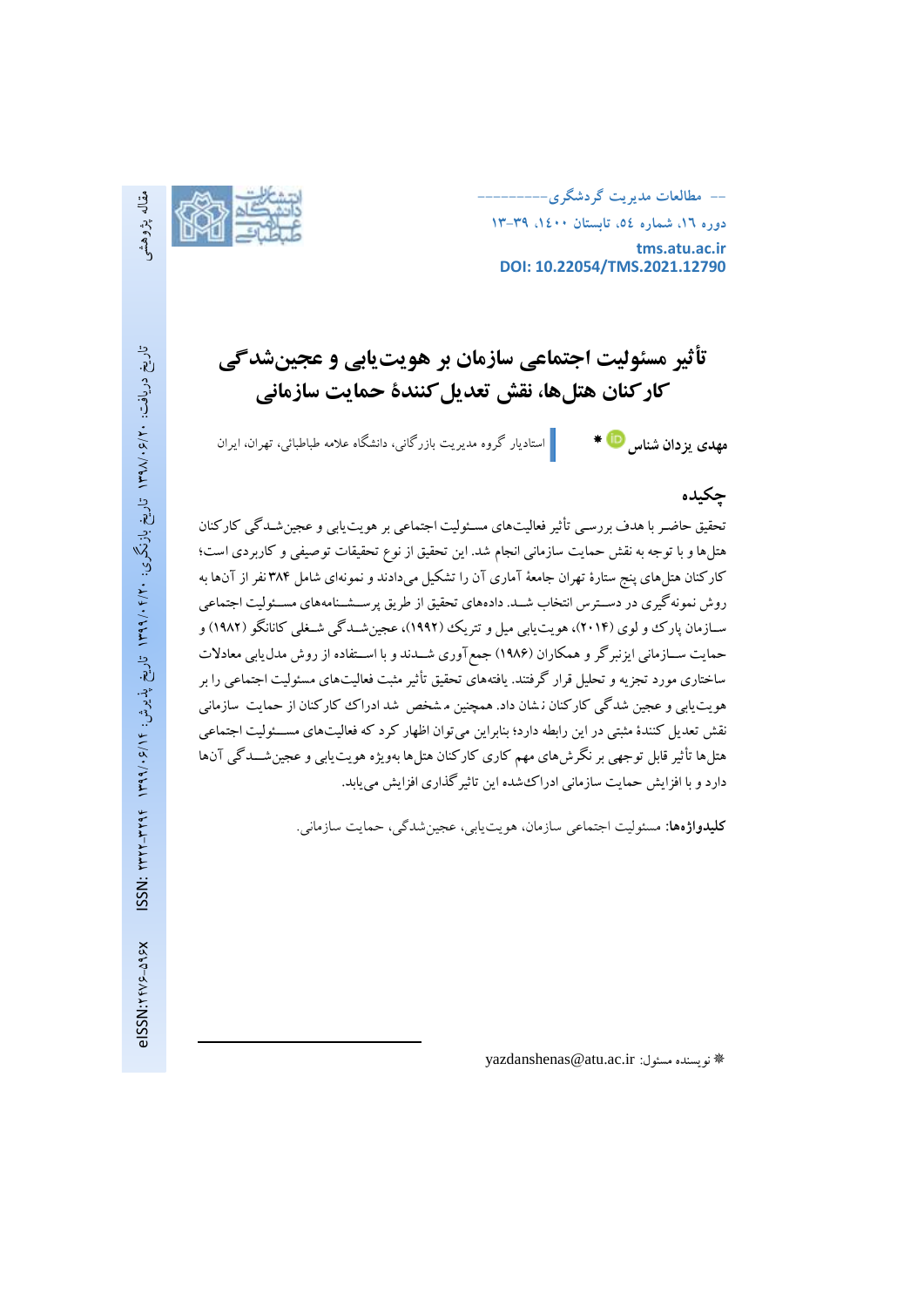### **مقدمه**

در سال های اخير افزايش ف شارهای عامالن و نهادهای اجتماعي و همچنين دولتها باعث شده که شـرکتها توجه بيشـتری به فعاليتهای اجتماعي خود داشـته باشـند، بهطوريکه مســئوليت اجتماعي ســـازمانها از يک ايدئولوژي صـــرف به يک وواقعيت عملياتي تغيير يافته<code>اســـت</code> (2014 .,Diaz et al.). همچنين، تو جه ز ياد جوامع به اثرات اجتماعي و زيستمحيطي فعاليتهای سازمانها باعث اهميت يافتن روزافزون مسئوليتهای اجتماعي در صـنعت گردشـگری و هتل داری شــدهاســت (Luu, 2017). هر چند ميزان توجه به م سئوليتهای اجتماعي در صنعت گرد شگری و هتل داری رو به افزايش بوده ا ست، اما هنوز شناخت کافي از کاربردها و پيامدهای مسئوليت اجتماعي در اين حوزه وجود ندارد ور بنكه رابطهٔ سبازماني يك (Park and Levy, 2014; Jones et al., 2016)؛ به ويژه اينکه رابطهٔ سبازماني يک هتل با کارکنانش ميتواند تأثير مستقيمي بر واکنش مشتريان و سودآوری آن داشته باشد. بااينحال، عليرغم تاثيرات مثبت مورد انتظار فعاليتهای مربوط به م سئوليت اجتماعي بر کارکنان، چگونگی تأثير اين فعاليت ها بر نگرش ها و رفتارهای کارکنان در صـــنعت هتل داری چندان مورد بررسبی قرار نگرفته است. صنعت هتلداری معمولاً به عنوان یک صه نعت خدماتي مبتني بر نيروي کار و انســانمحور در نظر گرفته مي شــود، بهطوری که کارکنان هتلها نقش بسيار مهمي در موفقيت آنها ايفا ميکنند (King et al., 2011). مطالعات نشـــان دادهاســـت که نگرش ها و رفتارهای کارکنان تأثير زيادی بر رضــــايت م شتريان و ارزيابي آن ها از کيفيت خدمات دارد )2009 ,Gursoy and Chi). همچنين مدل زنجيرۀ ســـود خدمات نشــــان مي دهد که نگرش ها و رفتارهای کارکنان در صــــنايع خدماتي نهايتاً با سود آوري شركت مرتبط مي شوند (Heskett et al., 2008). کارکنان از طريق انجام روزمرۀ برنامهها و اقدامات مسئوليت اجتماعي نقش زيادي در تحقق آن دارند و طبيعتاً تحت تأثير اين برنامه ها و ســياســـت ها قرار مي گيرند. اين امر بهويژه در صــنعت هتل داری از اهميت بالايي برخوردار اســـت. مطالعاتي که تاکنون در زمينهٔ م سئوليت اجتماعي در قلمرو هتلها انجام شده ا ست غالبا از ديدگاه م شتريان به مو ضوع پرداخته اند يا پيامدهای ســـازماني برنامههای مســـئوليت اجتماعي را مورد بررســـي قرار داده انيد (Su and Swanson, 2017; Tenas et al., 2019). در اين ميان، نقش نگرش ها و رف تار های کارک نان به عنوان يکي از پ يا مد های مهم بر نا مه ها و ا قدا مات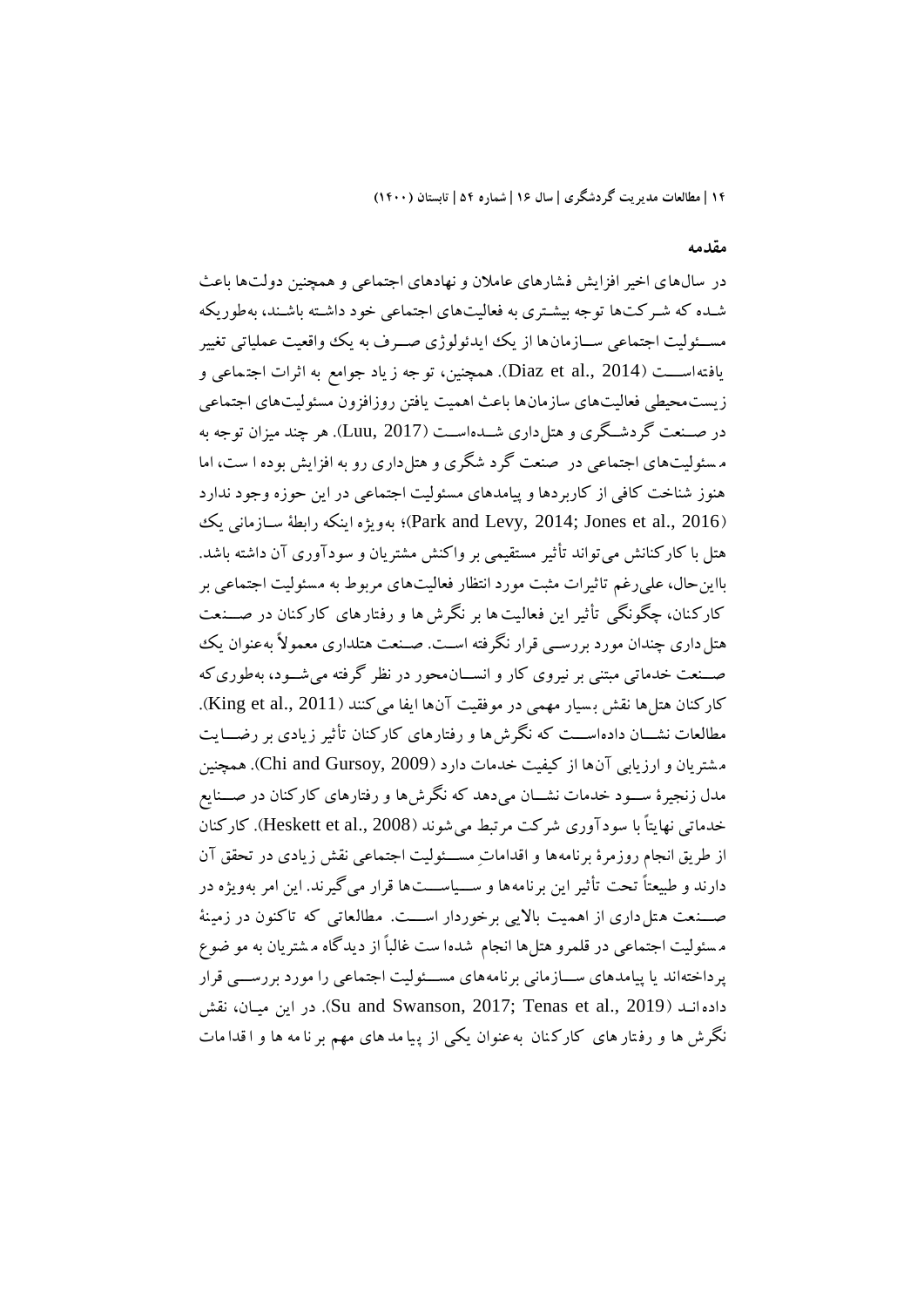مسئوليت اجتماعي در هتلها تا حد زيادی ناشناخته باقي مانده است. از آنجا که کارکنان ذي نفعان مهمي محسـوب مي شـوند که بهعنوان ارائهدهندگان خدمات نقش بسـيار تعيين کننده ای در عملکرد ه تل ها و در نها يت موفقيت و اثربخشـــي آن ها ايفا مي کنند لذا واکنشهای کارکنان به برنامهها و اقدامات سازمان در حوزه م سئوليت اجتماعي ميتواند تأثير بسـيار زيادی در اثربخشـي اين برنامهها و اقدامات داشـته باشـد؛ ضـمن اينکه شـکل گيری نگرش های کاری مثبت در کارکنان هتل ها میتواند زمينه ســاز رفتارهای کاری ســـازنده و ارتقای عملکرد آن ها باشـــد. بنابراين مطالعهٔ اثراتي که برنامه های مســـئوليت اجتماعي بر نگرشها و ادراکات کارکنان هتل ها برجای ميگذارد ميتواند رهنمودهای عملي ارزشمندی برای هتلها جهت بررسبي اثربخشبي برنامههای مسـئوليت اجتماعي و برنامهريزی دقيقتر برای طراحي و اجرای اين برنامهها ارائه کند. بنابراين شناخت تاثي رات برنامههای مســئوليت اجتماعي بر نگرشهای کاری کارکنان هتل۵ها ضـــروری به نظر می ر سد. با توجه به اينکه برنامهها و فعاليتهای مسئوليت اجتماعي سازمان غالباً نشان دهنده ارزشها و هنجارهای سازمان است، لذا ادراکات کارکنان از اين برنامهها و فعاليتها مي تواند بر نگرشهای کارکنان مؤثر باشــد. از طرف ديگر، هويت يابي و عجين شـــدگي با شغل از مهم ترين نگرشهای شغلي کارکنان محسوب مي شوند، که انتظار مي رود تحت تأثير ادراک ککارکنان از برنامهها و فعاليتهای مربوط به مسئوليت اجتماعي سازمان قرار گيرند. همچنين در اين پژوهش چنين فرض شـــده اســـت که ادراکات کارکنان از ميزان حمايتِ سازماني روابط فوق را تعديل ميکند. مطالعة پيش رو سعي دارد از طريق بررسي تأثير مسئوليت اجتماعي بر هويت يابي و عجين شدگي کارکنان و با توجه به نقش حمايت سازمان شناخت دقيقتری از تاثيرات برنامههای مسئوليت اجتماعي در هتلها ارائه کند.

**مباني نظري و پیشینه پژوهش مسئولیت اجتماعي سازمان** مفهوم اوليهٔ مســـئوليت اجتماعي ســــازمان توســــط مريک داد' (۱۹۳۲) ارائه شــــد که به مسئوليتهای مديران در قبال جامعهای که از آن منتفع مي شوند اشاره مي کرد ( Taneja 2011 .,al et). مسئوليت اجتماعي سازمان به عنوان مجموعه اقداماتي تعريف ميشود که

1. Merrick Dodd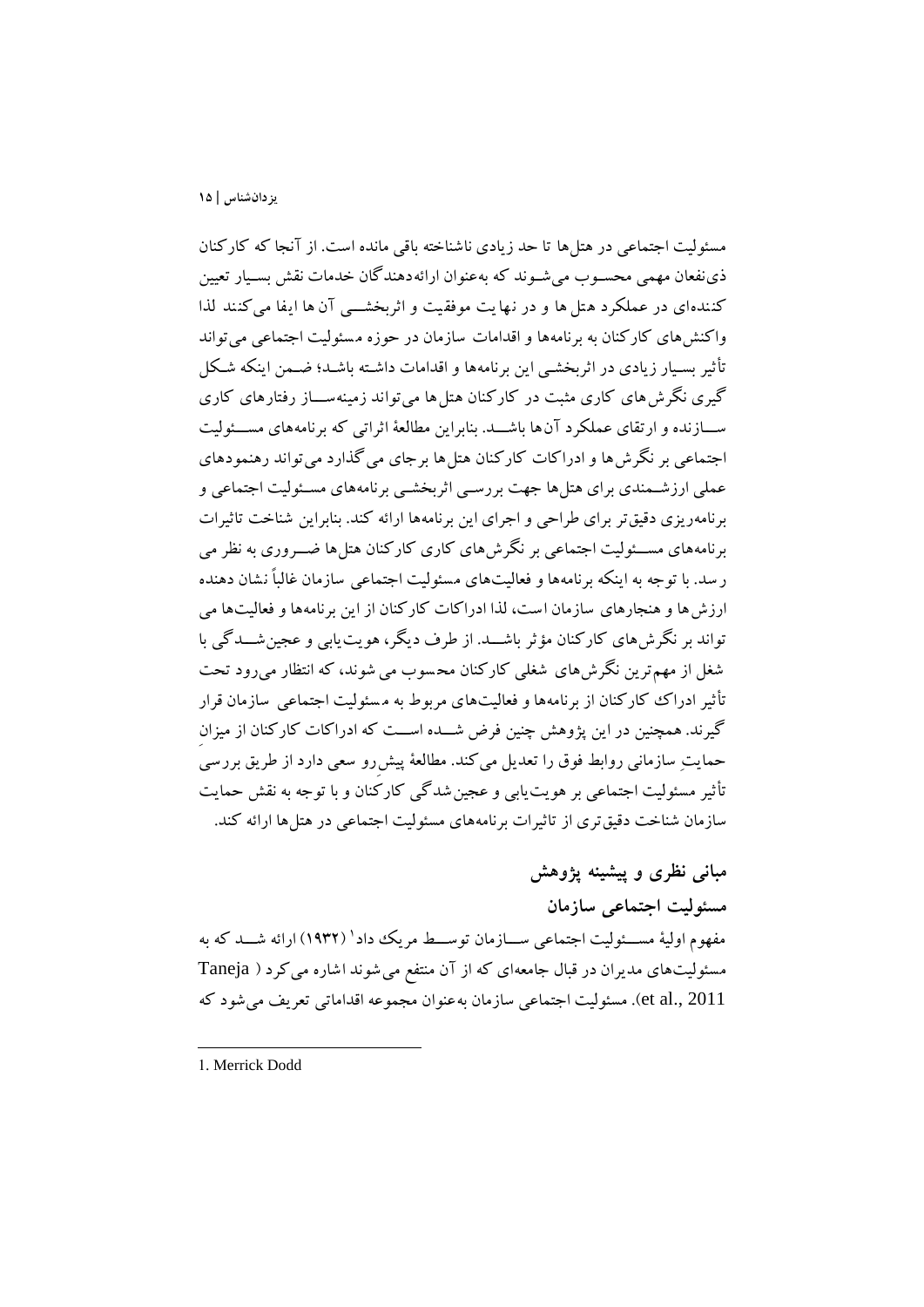توسط سازمان ها و با هدف تاثيرگذاری مثبت بر ذینفعان و ورای اهداف اقتصادی ا نجام مي شـود (Turker, 2009)؛ البته مفاهيم ديگري هم تحت موضـوع کلي مســـئوليت اجتماعي سـازمان قرار مي گيرند، مانند عملکرد اجتماعي شـر کت، پاسـخگويي اجتماعي شـرکت، شـهروندی سـازماني، حکم٫راني شـرکتي و کارآفريني اجتماعي سـازمان. با اين حال، به نظر مي رســـد مفهوم پايداري بيشـــترين ارتباط معنايي را با مســـئوليت اجتماعي سازمان ها دا شته با شد ) 2018 ,Dhanesh and Duthler). از ديدگاه نظری عامليت، به اين دليل که هدف اصلي شرکت های تجاری حداکثرسازی سود است توجه به مسئوليت اجتماعي سازمان بايد نشانهای از عامليت مديران درقبال سهامداران يا مالکان باشد؛ به بيان ديگر، ممکن ا ست سرما يهگذاری روی م سئوليت اجتماعي نوعي اتالف منابع تلقي شود که ميتوان از آن برای ساير فعاليتهای ارزشافزا ا ستفاده کرد و/ يا آن را به سهام داران منتقل کرد (Friedman, 1970). تحقيقات متعددی دربارۀ تأثير بر نامه ها و اقدامات سازمانها در حوزۀ مسئوليت اجتماعي بر عملكرد مالي آنها انجام شده است ( Diaz et 2017 .al., 2014; Theodoulidis et al). ديدگاههای مختلفي هم دربارۀ مسـئوليت اجتماعی ســـازمان مطرح شــــداند؛ برای مثال، کارول` (۱۹۷۹) مدلی برای مســـئوليت اجتماعي ساز مان ارائه کرد که شامل ابعاد اقتصادی، حقوقي، اخالقي و اقدامات اختياری اســت. در اين مدل، اهداف اقتصـــادی و اجتماعي کســب و کار ضـــرورتاً در تناقض با يکديگر نيستند. شرکت ها ميتوانند به اهداف اقتصادی خود نائل شوند و در چهارچوب ضووابط قانوني به فعاليت بپردازند، اما بايد هم اسوتانداردهای اخالقي را حتي در صوورت عدم الزام قانوني برای آن ها رعايت کنند و هم اقداماتي را برای پاســخگويي به نيازهای جامعه طراحي و اجرا کنند. اين مدل و تعريفي که در آن برای مسئوليت اجتماعي سازمان ارائه شده است به طور گستردهای مورد استفاده محققان قرار گرفته است ( .Kim et al 2017). ضمن اينکه برخي از محققان معتقدند مسئوليت اجتماعي بايد براساس صنعت مربوطه تعريف شـــود (2017 .Farrington et al,). در همين راســـتا گورلک و تونا<sup>۲</sup> )2019( اظهار دا شته اند که مو ضوع م سئوليت اجتماعي در صنعت هتلداری بايد از چهار جنبة جامعه، محيط، کارکنان و مشتريان بررسي شود.

1. Carroll, A.

-

2. Gurlek, M and Tuna, M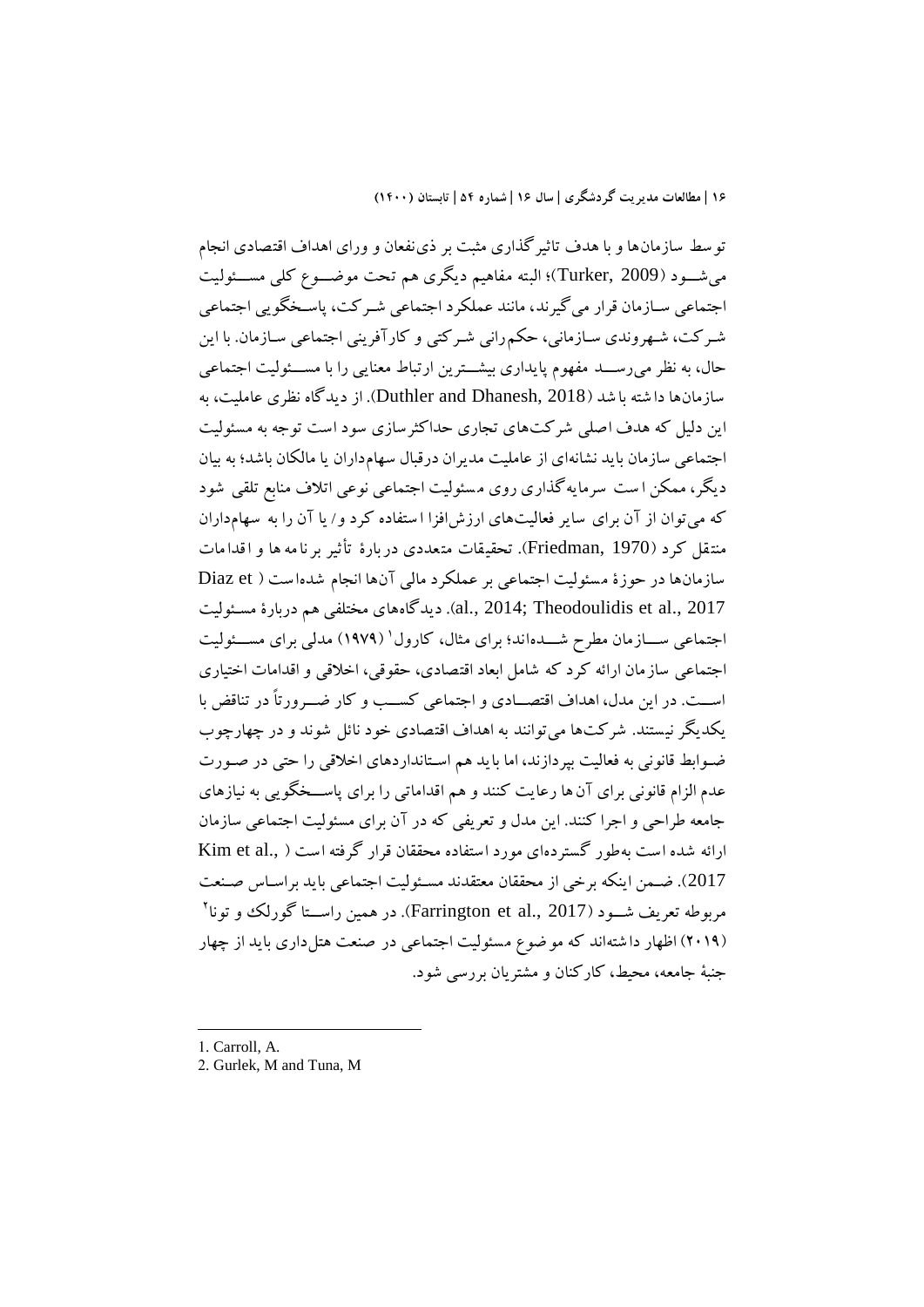عالوه بر تو سعة تعاريف م سئوليت اجتماعي سازمان، ب سياری از تحقيقات تجربي ای که در اين حوزه انجام شـــدهاند و بر ايجاد فرصـــتهای جديد برای خلق ارزش از طريق برنامههای مسوئوليت اجتماعي مبتني هسوتند بر اسواس نظرية ذینفعان بودهاند ) Carroll and Shabana, 2010). مطابق اين نظريه، شــرکت\$ا بايد رضــايت گروههای مختلف ذینفع را در کسب و کار خود تأمين کنند، درغير اين صـورت اين گروهها حمايت خود را از شوورکت قطع خواهند کرد )1995 ,Peterson and Donaldson). يک شوورکت ميتواند ذینفعان متعددی داشته باشد اما زماني که موضوع مسئوليت اجتماعي سازمان و اجرای آن مطرح مي شود کارکنان شــرکت از مهمترين ذینفعان محســوب مي شــوند (Fomburn, 1996). شركتهايي كه به موضوع مسئوليت اجتماعي توجه داشتهاند موفقيت بيشــتری در اســتخدام کارکنان شــايســته و ايجاد روابط مثبت با آنها بهدســت آوردهاند ) 2012 ,DeGrosbois)؛ برای مثال، سووولطاني و همکاران ) 139۴( در تحقيق خود به اين نتيجه ر سيدند که توجه سازمان به م سئوليت اجتماعي تأثير مثبتي روی ميزان تعهد عاطفي کارکنان مي گذارد. دهقاني ســـلطاني و همکاران (١٣٩٨) نيز در تحقيق خود نشــان دادند مســئوليت اجتماعي تأثير مثبتي بر خلاقيت و تعهد ســـازماني کارکنان دارد. راعي دهقي (۱۳۹۷) در مطالعهٔ خود به اين نتيجه رسـيد که ادراک کارکنان از مسـئوليت اجتماعي بر عملکرد شــغلي آنها به شــکل مثبتي تاثيرگذار اســت. توجه ســازمانها به مسئوليت اجتماعي سازمان اهميت زيادي در جذب ا ستعدادها بهويژه در صنايع خدماتي دارد، زيرا خدمات و ارزش های آن ها به شـــدت به فعاليت های کارکنان بســـتگي دارد (DeVine et al., 2012). در ايران تحقيقات ميداني انجام شـــده در زمينة مســـئوليت اجتماعي هتلها بســيار اندک بوده اســت؛ براي مثال، صــلواتي و همکاران (١٣٩٢) در مطالعة خود به اين نتيجه رسيدند که اخالق حرفهای از طريق عملکرد محيطي و مشارکت اجتماعي بر مســـئوليت پذيری اجتماعي هتل ها تاثير گذار اســـت. فرزينفر و همکاران (۱۳۹۵) نيز در تحقيق خود در هتلهای سه ستاره و چهار ستاره شهر يزد نشان دادند که مسئوليت اجتماعي سازمان روی اعتماد و رضايت مشتريان تأثير مثبتي ميگذارد. دهقاني ســلطاني و همکاران (۱۳۹۷) نيز در مطالعهٔ خود به اين نتيجه رســـيدند که رســـانههاي اجتماعي، شـفافيت و مســـئوليت اجتماعي از طريق ايجاد برند پايدار در ارتقاي عملكرد تجاری شرکتهای خدمات مسافرتي و گردشگری تاثيرگذار هستند.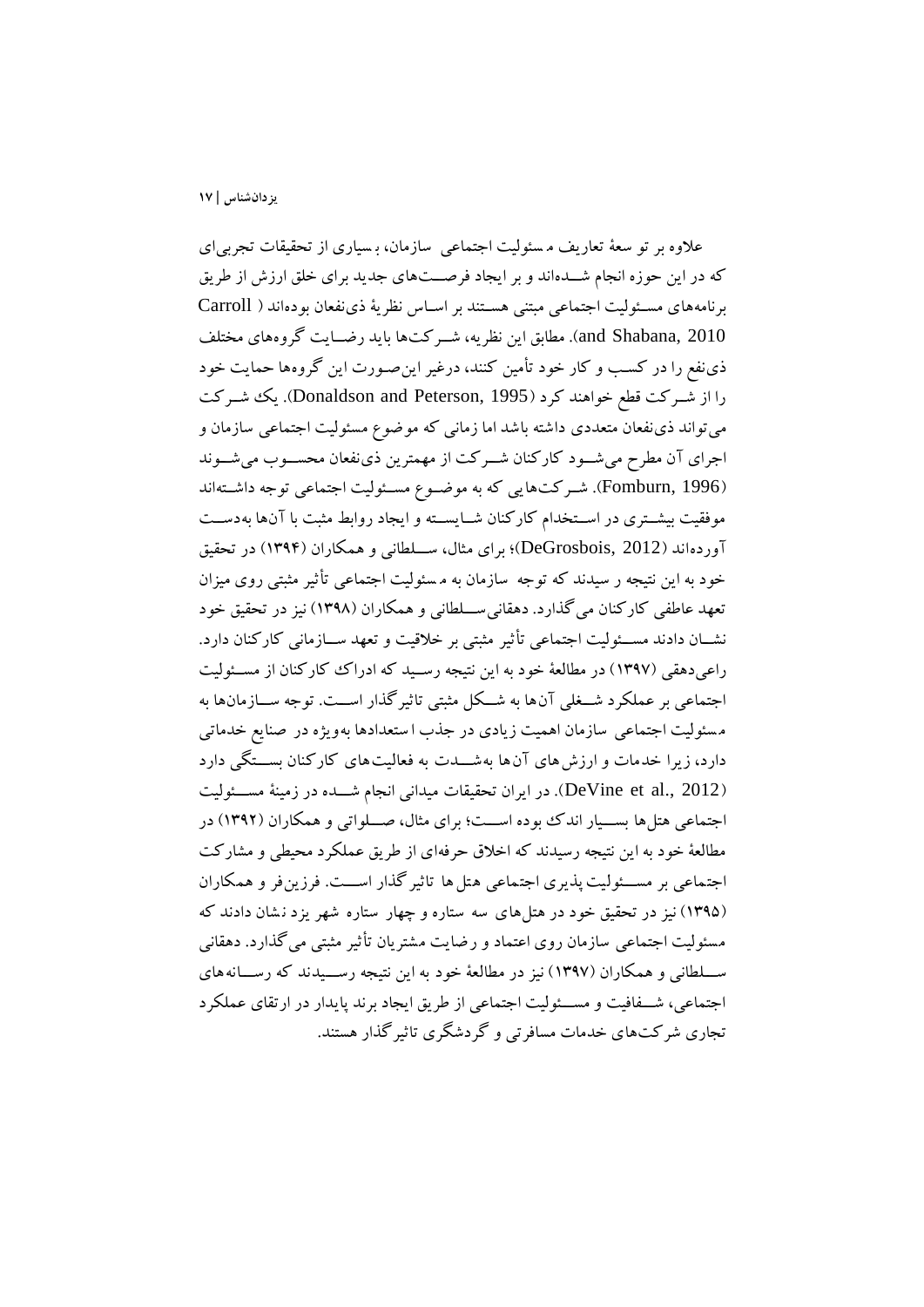# **هويتيابي کارکنان**

هويت به معاني و مفاهيمي اشـــاره دارد که به يک فورد توســط خودش و/ يا ديگران تعلق پيدا مي کند (Gecas, 1982). افراد هويت خود را از طريق انتقال تصــاويری شــکل مي دهند که نشـــان مي.دهند خود را چگونه [بهواســـطهٔ آنها] مي.بينند و/ يا انتظار دارند که ديگران چگونه آنها را ببينند (Slay and Smith, 2011). براســاس نظريه هويت يابي اجتماعي، زماني که يک کارمند ويژگي هاي يک سـازمان را جذاب مي داند و آنها را با هويت خود مرتبط مييابد سازمان را به عنوان بسط هويت شخصي خود درنظر مي گيرد و با آن هو يت يابي ميكند (Tajfel and Turner, 1986). علاوه براين، مطابق نظر يه خودطبقهبندی'، یک کارمند که خود را عضـــو یک گروه یا یک ســـازمان میداند، از طريق دروني کردن و پيروی از مأموريت، هنجار ها و ارزش های گروهْ از ويژگي های مثبت گروه يا ســــازمان حمايت مي کند و در جهت تحقق اهداف گروه و ســــازمان عمل خواهد کرد (Turner, 1984). در همین راســـتا توزان و همکاران<sup>٬</sup> (۲۰۱۸) در مطالعهٔ خود نشـــان دادند که هويت يابي کارکنان مي تواند تأثير مثبتي بر عملکرد شـــغلي آنها داشـــته باشـــد. مفهوم هو يت يابي ســــازماني ريشــــه در نظرية هويت اجتماعي دارد که به اح ساس تعلق اع ضای يک سازمان و ت سهيم تجارب خود در سازمان يعني جايي که فرد هويت شخصي خود را بر اساس ويژگيهای آن تعريف ميکند اشاره دارد ) Ashforth 1989 ,Mael)& . بنابه نظرية هويتيابي اجتماعي و نظرية خودطبقهبندی، مفهوم هويت يابي سازمان از ساير مفاهيم مشابه مانند تعلق سازماني و ر ضايت شغلي متفاوت مي شود )2016 ,Mishra & Tomer). کارکناني که خود را با سوووازمان هوي تي ابي ميکنند موفقيت ها و ناکامي هاي سـازمان را موفقيت و ناکامي خود مي دانند ( ,Finch et al 2018). توزان و همکاران (٢٠١٨) در تحقيق خود نشــان دادند هويت يابي ســـازماني مي تواند تأثير مثبتي بر عملکرد کارکنان داشته باشد. بنابراين مديريت هويتيابي کارکنان با سازمان يکي از الزامات مديريتي امروز سازمان ها مح سوب مي شود ، که ميتواند نق شي استراتژيک در موفقيت سازمان ايفا کند )2017 ,Balmer).

- 1. Self-categorization
- 2. Tuzun et al.

-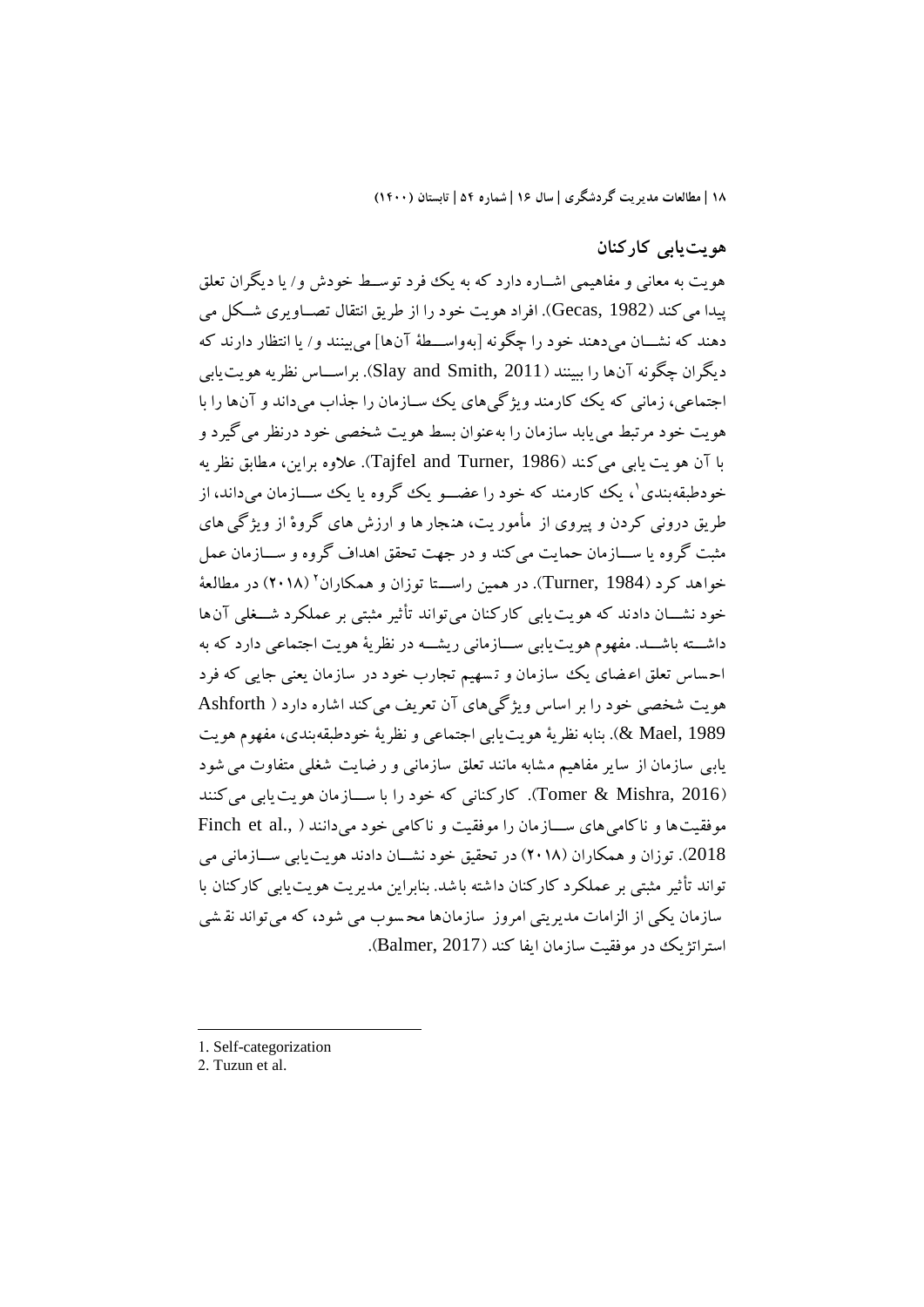مطالعات ن شان دادهاند که عملکرد منا سب و مطلوب سازمان در حوزۀ مسئوليتهای اجتماعي مي تواند نشانهاي بر وجود محيط کاري مطلوب با شد، که منجر به ايجاد تصوير منا سبي از سازمان شده و زمينه ساز جذب کارکنان با کيفيت شود ) et Bhattacharya 2008 .al). علاوه براين، روابط ســـازمان با كاركنان از طريق فعاليت هاى مســـئوليت اجتماعي ســـازمان تحت تأثير ادراک کارکنان از ميزان اثربخش بودن اين فعاليتها قرار مي گيرد (Park and Levy, 2014). خيرانديش و همکاران (١٣٩٨) نيز ضـــمن تأييد تأثير مســئوليت اجتماعي بر هويت ســـازماني نشـــان دادند که رهبری تحولآفرين هم از طريق مسـئوليت اجتماعي موجب بهبود هويت سـازماني مي شـود؛ براين اسـاس مي توان گفت ادراک کارکنان از فعاليتهای م سئوليت اجتماعي سازمان ن شان دهندۀ نگرشهای آنها نسبت به هنجارها و ارزشهای آن گروهي است که خود را عضو آن ميدانند. وقتي کارکنان درک مثبتي از ارزش ها و اقدامات سـازمان خود داشـته باشـند احسـاس نزديکي بي شتری با سازمان و همکاران خود دارند و به احتمال بي شتری برای تحقق اهداف سازمان تلاش مي کنند و نسـبت به سـازمان خود احسـاس هويت مي کنند. براسـاس مباحث فوق، فرضية اول تحقيق به شکل زير مطرش ميشود: فرضيه اول) مسئوليت اجتماعي سازمان تأثير مثبتي بر هويت يابي کارکنان دارد.

### **عجین شدن با شغل**

مفهوم عجین شــدن با شــغل اولین بار توســط لودال و کنجر ` (۱۹۶۵) مطرح شــد. در یک تعريف ساده عجين شدن با شیل به معنای ميزان ارزشي است که فرد برای شیل خود قائل ا ست به طوری که سطوح بالاتر عجين شدگي باعث مي شود افراد زمان و تلاش بيشتری در شــغل خود صـــرف کنند (Huang et al., 2016). کارکناني که از ســطح بالای عجين شدگي برخوردارند شغل خود را در مرکز تمايلات و علايق زندگي خود قرار مي دهند، به طوری که مي توان گفت عجين شدن با شغل شدت وابستگي روان شناختي فرد را با شیل نشان ميدهد )2015 .,al et Lambert). عالوه براين، عجين شدن با شیل را مي توان به عنوان دروني کردن ارزشهای مرتبط با کار توسط فرد و ميزان اهميت آنها برای فرد تعريف کرد )2015 .,al et Kim). براين مبنا، عجين شدن با شیل ميتواند در ميزان

<sup>1.</sup> Lodahl, T. M. and Kenjer, M.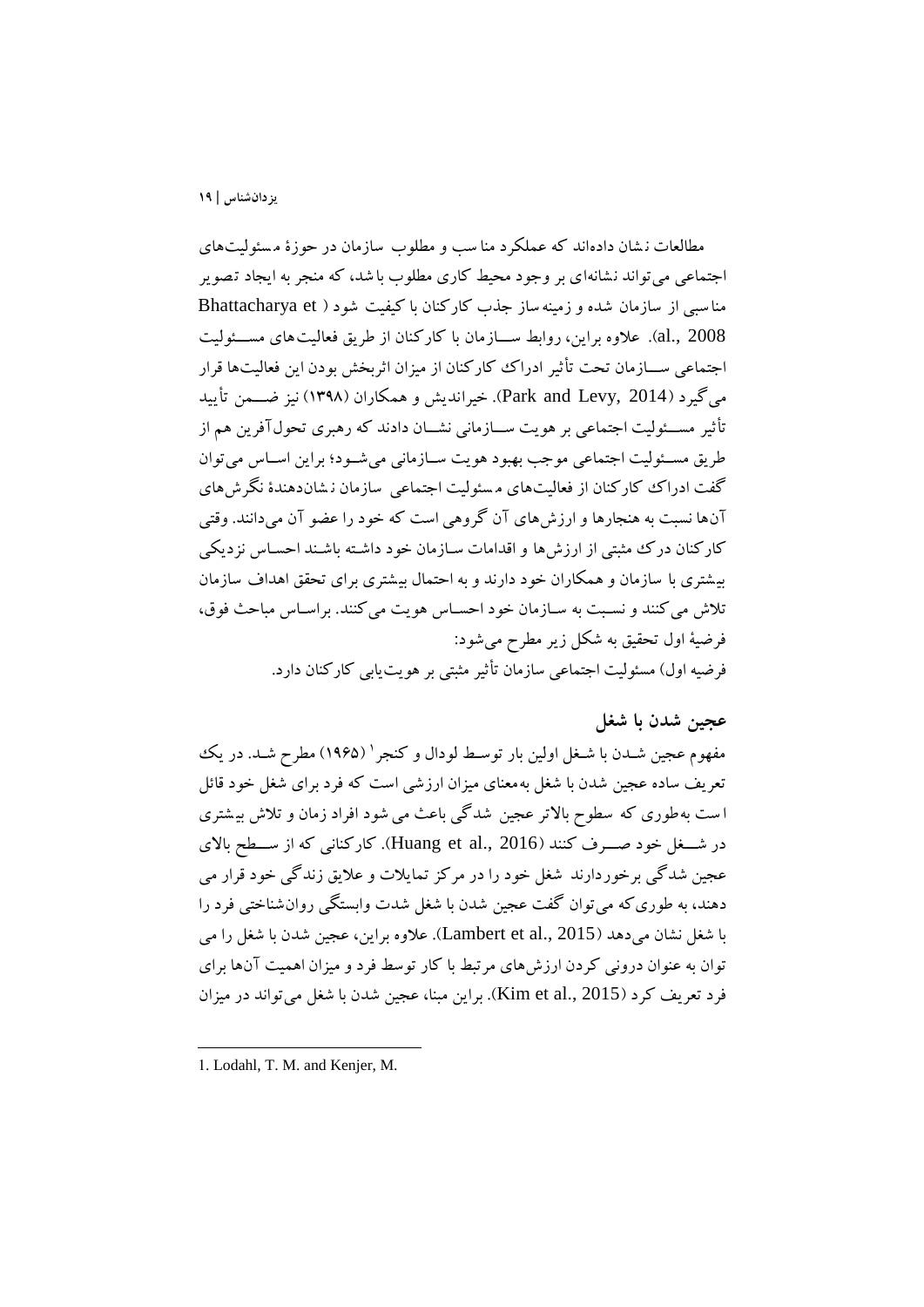تلاش های مازاد فرد برای شـــناخت ذی نفعان، تعامل با آن ها و بر آورده کردن نيازهای آنها انعکاس پيدا کند (2015 .Kim et al). نکتهٔ مهم در عجين شدن با شغلْ وابستگي شناختي افراد با مشاغل است، يعني افرادي که سطح عجين شـدگي بالايي دارند شـغل خود را مهمترين عالقه مند ی زندگي خود ميپندارند و در مقابل، افرادی که ميزان عجين شـدگي آنها پايين اسـت به جاي تمرکز بر کار بر منافع حاصـل از کار متمرکز هسـتند (Lambert et al., 2015). چن و چیو' (۲۰۰۹) خاطر نشــان میســـازند افرادی که از عجين شــدگي کاري بالايي برخوردارند مســتقل تر هســتند و اعتماد به نفس بيشــتری در انجام وظايف شیلي خود دارند. استقالل شیلي، عدالت سازماني و سرپرستي اثربخش از مهمترين عوامل مؤثر بر افزايش عجين شـــدگي شـــغلي کارکنان محســـوب مي شــــوند (Lambert et al., 2018). مطالعات پيشــين همچنين تأثير عوا مل مختلف فردی و سازماني را بر عجين شدگي کارکنان با شیل به ويژه از ديدگاه شناختي بررسي کردهاند؛ برای مثال، لودال و کجنر (۱۹۶۵) نشـــان دادند روابط خوب بين مديران و کارکنان در کنار وجود نظام پاداش مشـخص و حمايت رهبران و همکاران مي تواند به افزايش عجين شـدگی کارکنان بیانجامد. هوانگ وو همکاران ' (۲۰۱۶) نیز به این نتیجه رسـیدند که رفاه کارکنان عامل مهمی در عجین شدگی محسوب میشود. هرماواتی و مس۲(۲۰۱۷) نیز در تحقيق خود نشان دادند که عجين شدگي کارکنان مي تواند بهعنوان يک متغير ميانجي در اثرگذاری اقدامات رهبری بر عملکرد کارکنان ايفای نقش کند.

اگرچه تاکنون تحقيقي دربارۀ تأثير فعاليتها و اقدامات مسـئوليت اجتماعي ســازمان بر عجين شـــدگي شـــغلي انجام نشـــده اســـت اما به نظر ميرســـد که تاکيد ســـازمان بر انجام مسئوليتهای اجتماعي باعث ميشود کارکنان احساس تعهد بيشتری با سازمان داشته باشند، که اين وضعيت ميتواند منجر به افزايش سطح عجين شدن کارکنان با شیل شود. بنابراين، فرضية دوم تحقيق به شکل زير تدوين ميگردد: فرضيه دوم) مسئوليت اجتماعي سازمان تأثير مثبتي بر عجين شدگي کارکنان با شغل دارد.

**.** 

<sup>1.</sup> Chen, C. C. and Chiu, S. F.

<sup>2.</sup> Huang et al.

<sup>3.</sup> Hermawati, A. and Mas, N.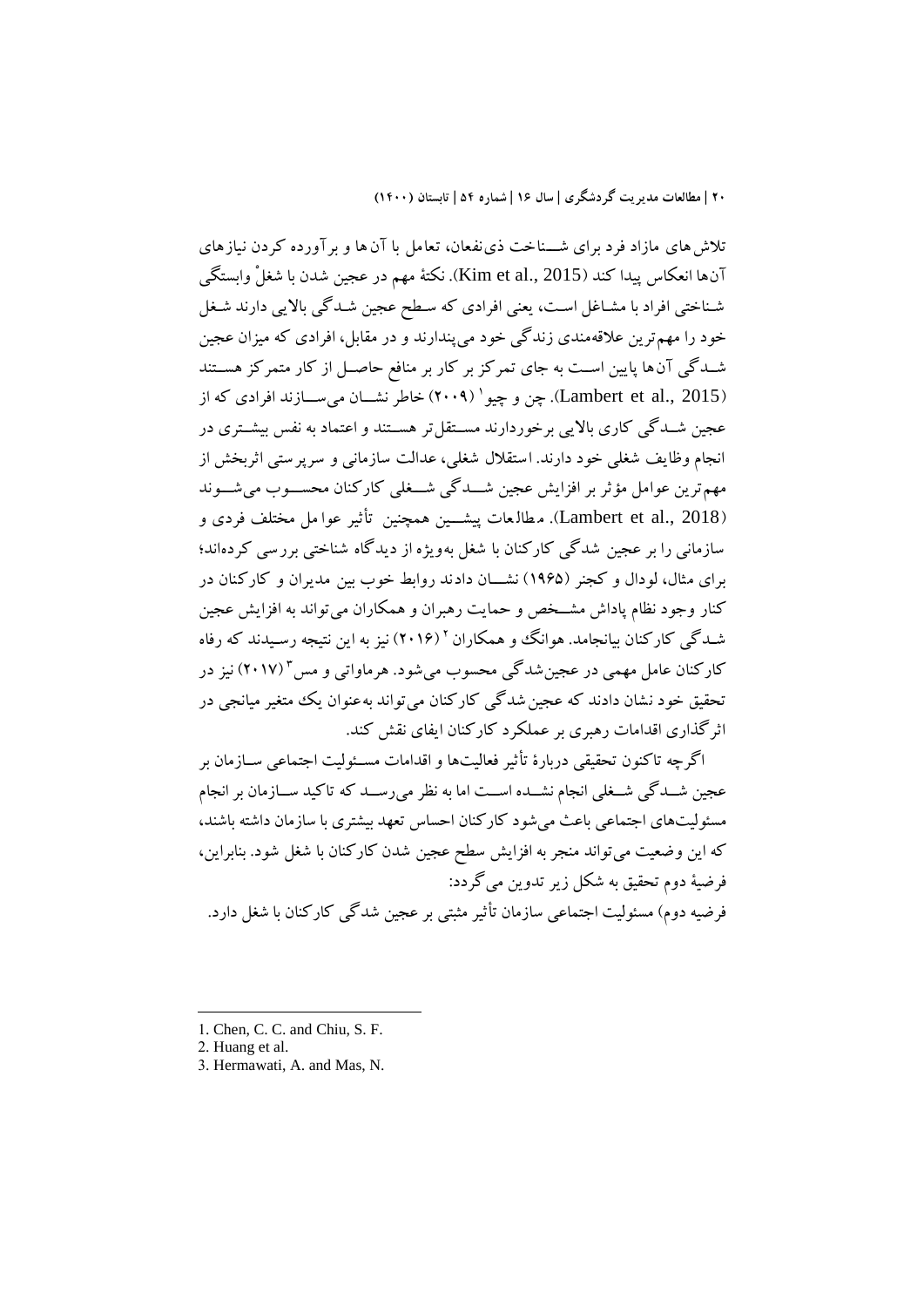**حمايت سازماني**

براســــاس نظر يهٔ مبادله اجتماعي بلاو` (۱۹۶۴) و نظر يهٔ هنجار متقابل گلدنر ` (۱۹۶۰)، کارکناني که تصور مي کنند نقش آنها توسط سازمان ارزشمند تلقي مي شـود احسـاس مثبتي نسبت به شغل و سازمان خود پيدا مي کنند (Akgunduz and Sanli, 2017). از طرف ديگر، بر اســـاس نظريهٔ حمايت ســـازماني، کارکنان تصـــوراتي کلي درباره ميزان منابعي که سازمان برای عملکرد مطلوب آن ها فراهم ميکند و همچنين ميزان توجهي که به تالشهای کاری آنها دارد خواهند داشت ) 2014 ,Cullen). نظرية حمايت سازماني بر مبنای نظریهٔ مبادله اجتماعی <sup>۲</sup> تاکید میکند کارکنانی که اســتنباط بالایی از حمایت سازماني دارند بيشتر معتقدند که سازمان عملکرد مطلوب شیلي را تشخيص مي دهد و آن را ت شويق ميکند. اين انتظار کارکنان از وجود رابطه بين عملکرد و پاداش ميتواند منجر به ايجاد احسـاس مثبت در کارکنان و همچنين افزايش منفعت سـازمان بهواسـطهٔ افزايش عملکرد و تعهد عاطفي کارکنان شود ) 2002 ,Eisenberger and Rhoades). رودس و ايزنبرگر<sup>۱</sup> (۲۰۰۲) حمايت ســازماني ادراک شــده را بهعنوان يک پيشiومينه اصــلي در پيشبيني پيامدهای کاری نگر شي مانند تعهد سازماني و ر ضايت شیلي در نظر گرفتهاند. حمايت سازماني ادراک شده به عنوان باورهای کلي کارکنان دربارۀ حد و ميزاني تعريف مي شـود که ســازمان براي نقش کارکنان ارزش قائل مي شــود و به رفاه آنها توجه دارد .(Eisenberger et al., 1986)

ادبيات تحقيق نشـــان ميدهد که رابطهٔ مثبتي بين حمايت ســـازماني ادراک شــــده و نگرشهای کاری مثبت وجود دارد، زيرا اگر کارکنان اين گونه استنباط کنند که سازمان حمايت بااليي از آن ها به عمل ميآورد خود را متعهد ميدانند که از طريق رفتارها و نگرش های کاری مثبت به دنبال تحقق اهداف سـازمانی باشـند ( .Altunglu & Gurel 2014 .,al et Chen; 205). عالوه براين، ادراک کارکنان از حمايت سازماني ميتواند موجب تأمين نياز کارکنان به تأييد، احترام و کســب هويت اجتماعي شـــود و درنهايت، احسـاسـات و نگر ش های مثبتي را در کارکنان ايجاد کند. تحقيقات پيشـين نشـان دادهاند

<sup>1.</sup> Blau, P

<sup>2.</sup> Gouldner, E.

<sup>3.</sup> Social Exchange Theory

<sup>4.</sup> Rhoades, L. and Eisenberger, R.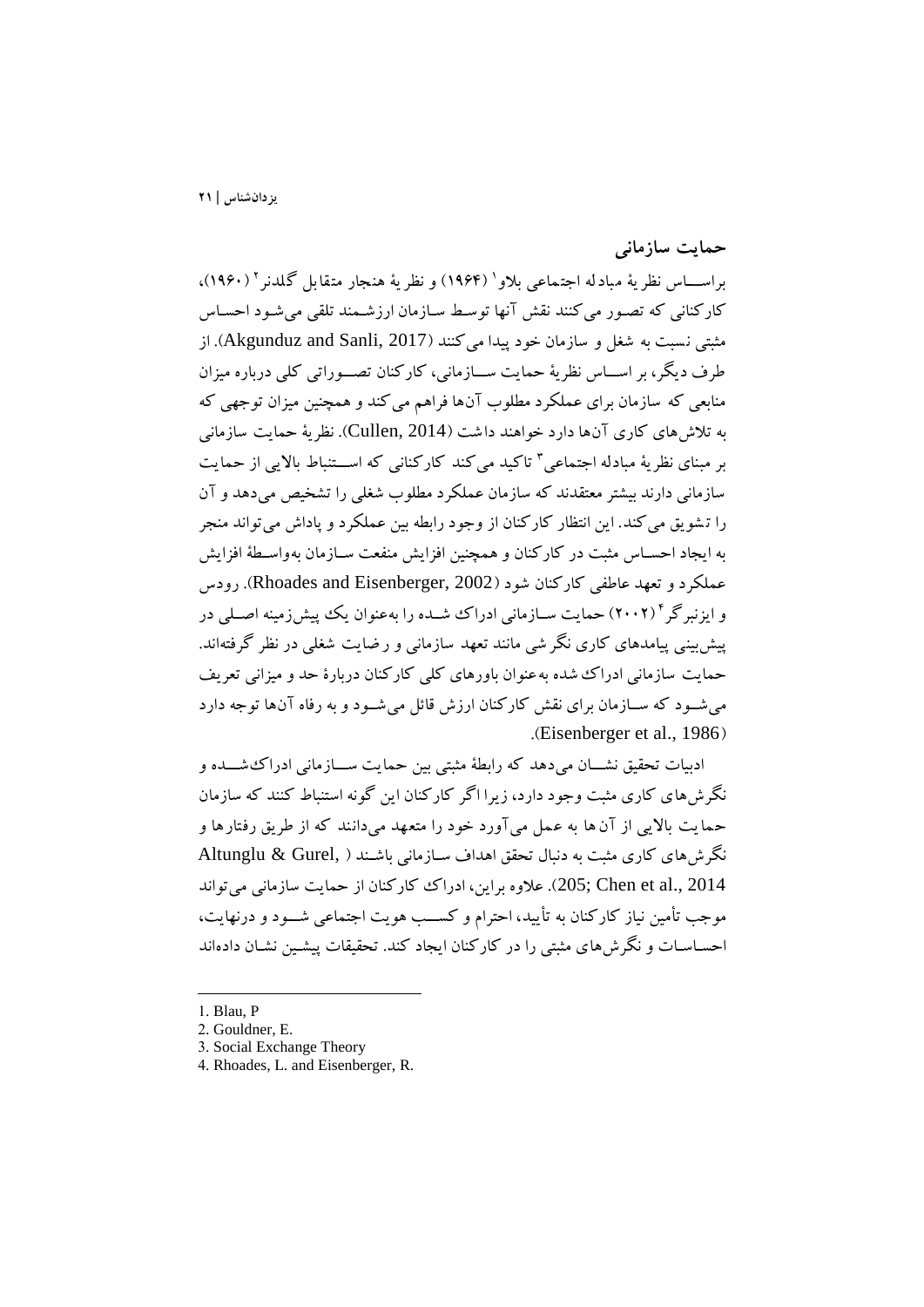که ادراک از حمايت ســـاز ماني پيا مدهای ســـاز ماني مثبتي دارد و مي تواند برخي از رفـتار های مخرب کاری را کاهش د هد (Palmer et al., 2017). ون` و همکاران (٢٠١٩) تأثير حمايت سـازماني ادراکثشـده بر رضـايت شـغلي کارکنان هتلهاي چين را تأييد كردند. لوی و همكاران ' (٢٠١٩) نيز در تحقيق خود نشـــان دادند كه حمايت سازماني ادراک شده مي تواند انعطاف پذيری کارکنان را افزايش بدهد و موجبات بهبود عملکرد شـــغلي آنها را فراهم آورد. دعائي و همکاران (۱۳۸۹) در تحقيق خود در يک هتل پنج ســـتاره در يافتند ادراک کارکنان از حما يت ســـاز مانـي تأثير مثبتي بر رفتار شـــهروندی کارکنان هتل دارد. افجه و همکاران (۱۳۹۸) نيز به اين نتيجه رســـيدند که حمايت سازماني ادراک شده تأثير مثبتي روی تعهد سازماني و کيفيت خدمات ارائه شده توسط کارکنان مي گذارد. براساس اين ي افتهها و همچنين بر اساس نظرية مبادله اجتماعي و نظريهٔ رفتار متقابل مي توان اين گونه فرض کرد که ادراک از حمايت سازماني مي تواند بر سطح عجينشدگي و هويتيابي کارکنان تاثيرگذار باشد. با توجه به بحث تاثيرگذاری مســـئوليت اجتماعي ســـازمان بر عجين شـــدگي و هويت يابي کارکنان به نظر ميررســـد درصورتي که ميزان ادراک ککارکنان از حمايت سازماني در سطح بالايي قرار داشته باشد فعاليتها و برنامههای مسئوليت اجتماعي سازمان تأثير بيشتری بر عجين شدگي و هويت يابي کارکنان خواهد دا شت و در صورت يکه کارکنان ادراک پاييني از حمايت سازماني داشـته باشـند تأثير برنامههای مسـئوليت اجتماعي سـازمان بر عجين شـدگي و هويت يابي کارکنان کمتر خواهد بود. بنابراين مي توان يک نقش تعديل کننده برای حمايت سازماني ادراک شسده کارکنان در تاثيرگذاری برنامههای مســئوليت اجتماعي ســازمان بر عجين شودگي و هويتيابي آنها متصوور شود. فرضويههای سووم و چهارم تحقيق به شوکل زير تدوين ميشوند: فرضيهٔ سوم) حمايت سازمان ی ادراک شده در تاثيرگذاری مسئوليت اجتماعي سازمان بر هويت يابي کارکنان نقش تعديل کننده ايفا مي کند.

فر ضيهٔ چهارم) حمايت سازماني ادراک شده در تاثيرگذاری مسئوليت اجتماعي سازمان بر عجين شدگي کارکنان نقش تعديل کننده ايفا ميکند.

1. Wen et al.

-

2. Loi et al.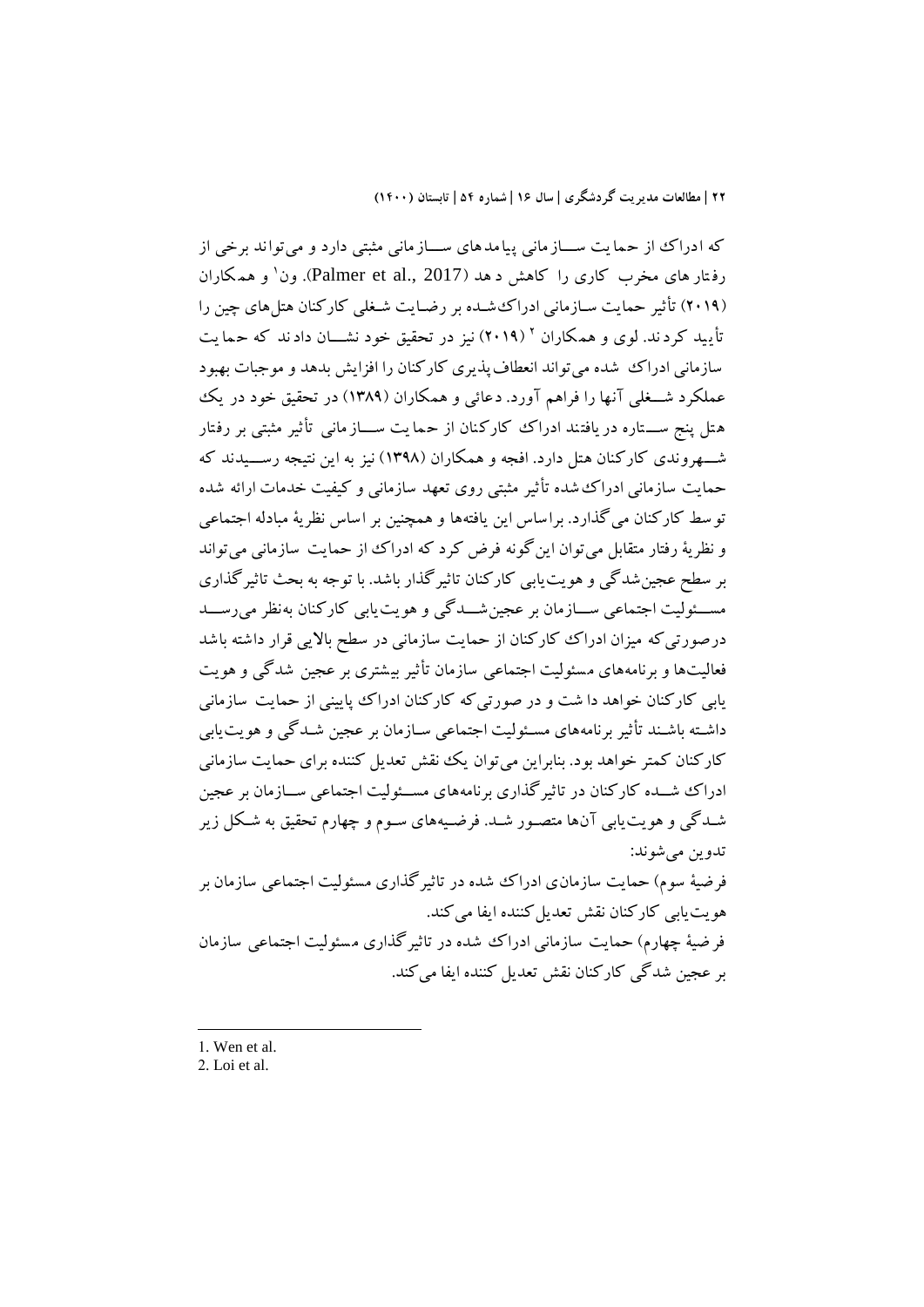آنچه از مرور پيشـينهٔ نظری و تجربي موضـوع اسـتنباط ميشـود اين اسـت که تعداد محدودی از محققان و نظر په پردازان بر نقش کارکنان در اجرای برنامه های مســـئوليت اجتماعي تاکيد داشته اند؛ همچنين تحقيقي که اين نقش را در صــنعت هتل داری و درخصوص هويت يابي، عجين شدگي با شغل و اداراک از حمايت سازماني بررسي کرده باشد يافت نشد. از طرف ديگر، عمدۀ تحقيقات انجام شده دربارۀ اثرات اجرای برنامههای مســـئوليت اجتماعي توســـط ســــازمان۱ها بر دســـتاوردها و نتايج مالي متمرکز بودهاند و تحقيقاتي که به نگرشهای کارکنان و ادراک آنها از مســئوليت اجتماعي توجه داشــته باشــند بســيار اندک اند. براســاس مباحث فوق، مدل مفهومي تحقيق مطابق شــکل (١) ارائه ميگردد:



### **روش**

اين پژوهش از نظر ماهيت، تحقيقي تو صيفي و از نوع تحقيقات پيماي شي قلمداد مي شود که در آن از ابزار پر سشنامه برای گردآوری دادهها استفاده شدهاست. کارکنان هتل های پنجستارۀ تهران جامعة آماری پژوهش حاضر را تشکيل ميدهند که پرسشنامه تحقيق بين نمونهای از آنها توزيع شد و اطالعات مورد نياز از طريق آن جمعآوری گرديد. با توجه به محدود بودن جامعه آماری تحقيق، از فرمول کوکران برای تعيين حجم نمونه اســتفاده شد. در مجموع، تعداد کارکنان هتلهای پنجستاره تهران 22۵0 نفر محاسبه شد که جامعة آماری تحقيق حاضــر را تشــکيل ميدهند. براســاس اين حجم از جامعه و با اســتفاده از فرمول کوکران حجم نمونـه ٣٢٩ نفر تعيين گرديـد. برای اجتنــاب از کــاهش تعــداد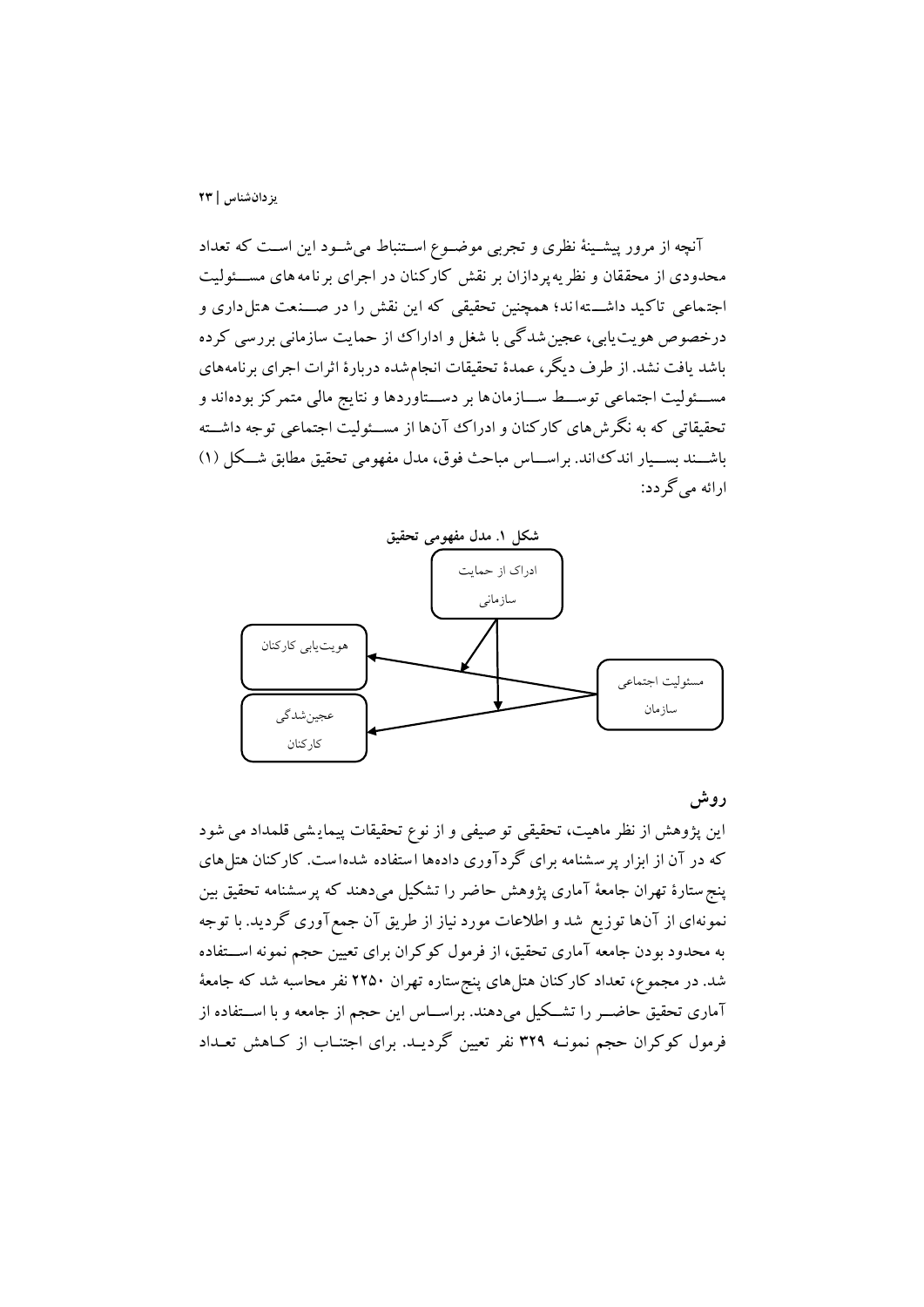پر سشنامههای دريافتي قابل استفاده، با درنظر گرفتن بالاترين حجم نمونه قابل محاسبه از فرمول کوکران تعداد 38۴ پرسشنامه توزيع گرديد و در نهايت 220 پرسش نامة تکميلشده برای تجزيهوتحليل دادهها مورد اســـتفاده قرار گرفت که با توجه به حجم نمونه، نرخ برگشت نزديک به هفتاد درصد را نشـان ميدهد، که برای انجام تحليلهای آماری قابل قبول اســت. روش نمونه گيری بر اســـاس روش نمونه گيری دردســـترس و با مراجعه به کارکنان هتلهای لاله، تهران، اسـتقلال، پارسـيان آزادی و اسـپيناس انجام شــد. روش نمونهگيری دردسـترس بهدليل موانع و محدوديتهای انجام تحقيق حاضـر و بهويژه عدم همکاری مديران و کارکنان هتلهای مذکور انتخاب گرديد. استفاده از روش نمونهگيری تصـادفي مســتلزم در اختيار داشــتن اطلاعات کل کارکنان و نيز امکان مراجعه به تمامي آن ها بود تا احتمال انتخاب تمامی کارکنان در نمونه یکســان باشـــد. براســـاس روش نمونه گيری در دسترس، پرسشنامهٔ تحقيق به تعداد نمونهٔ مشخص شده در اختيار کارکناني که دسترسي به آن ها ميسّر شد و حاضر به مشارکت در تحقيق شدند قرار گ رفت. با توجه به اينکه سطح تحليل در تحقيق حاضر سطح فرد است توزيع نمونه روی هتلهای مختلف مورد توجه نبود و عضـویت در یکی از هتلهای پنج سـتاره شـهر تهران به عنوان کارمند ويژگي م شترک اع ضای جامعة مطروحه بود. دادههای جمعآوریشده با ا ستفاده از فنون آمار توصـيفي و اسـتنباطي تجزيه و تحليل شـد. برای آزمون فرضـيههای تحقيق و آزمون مدل مفهومي تحقيق از روش م عادلات ســـاختاری و نرم افزار 22 Amos و همچنين نرمافزار 22 SPSS استفاده شده است.

با توجه به اينکه در تحقيق حاضر سطح تحليل سطح فرد است در مورد متیير مسئوليت اجتماعي، ادراک کارکنان از مسئوليت اجتماعي سازمان مورد برر سي قرار گرفت. براي سنجش ادراک ککارکنان از برنامههای مسئولیت اجتماعی سازمان از پر سشنامه پارک و لوی' (۲۰۱۴) استفاده شد. آنها سعی کردند اين پر سشنامه را مطابق با شرايط و ويژگی های خاص هتلها طراحي نمايند. پارک و لوی برای سنجش م سئوليت اجتماعي سازمان چهار بعد را درنظر گرفتند که شامل فعاليتهای مربوط به محيطزي ست، جامعه، کار کنان و مشتريان مي شـود، که از طريق ٢٢ گويه سـنجيده مي شـوند. براي سـنجش هويت يابي

<sup>1.</sup> Park, S. Y and Levy, S.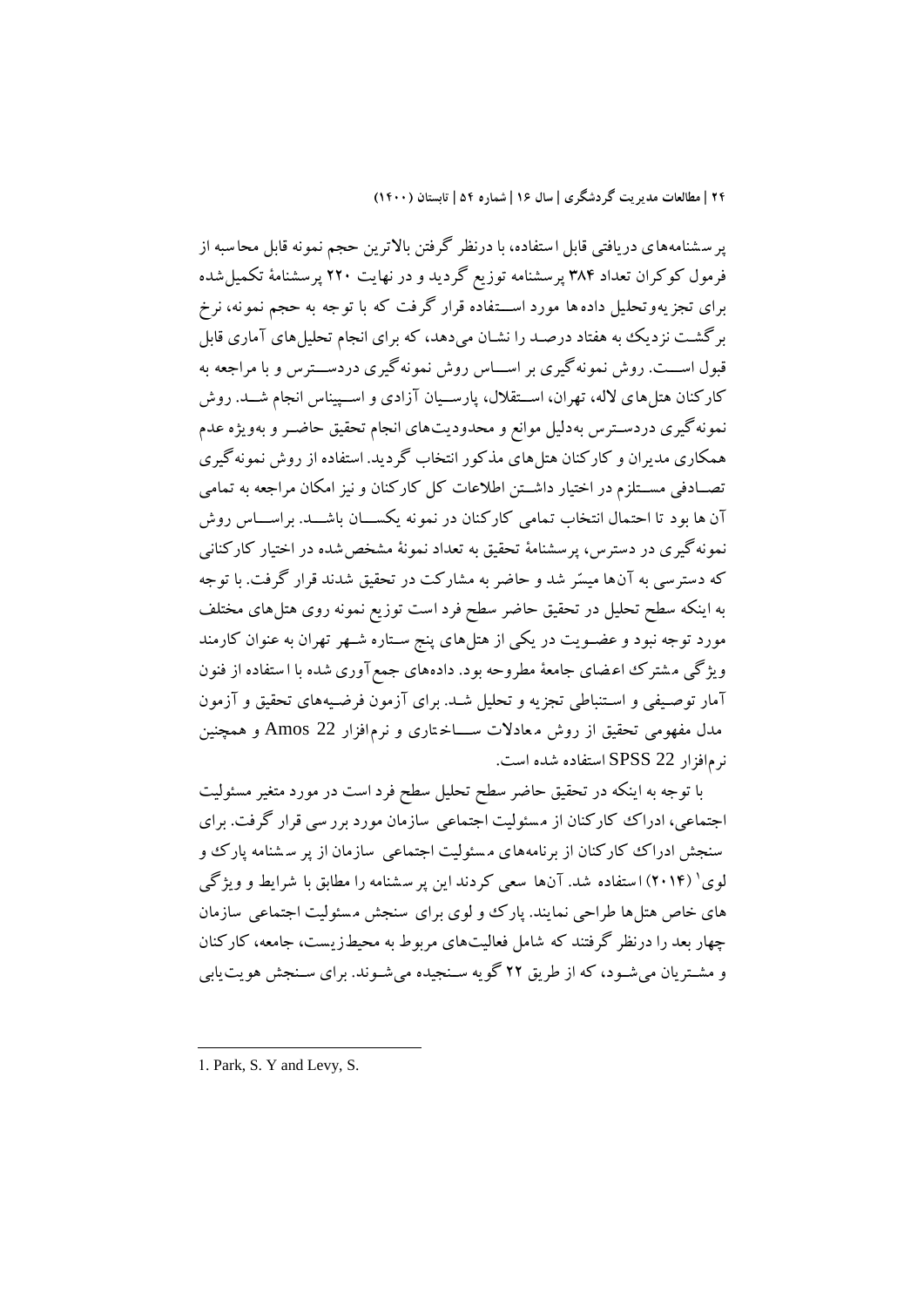کارکنان از پر سشنامه طراحی شده میل و تتریک ْ' (۱۹۹۲) استفاده شد که از طریق شش گويه به سنجش بعد تجربيات ا شتراکي و از طريق چهار گويه به سنجش بعد ويژگيهای اشتراکي در هويتيابي کارکنان ميپردازد. بهمنظور سنجش عجين شدن کارکنان با شیل از پر سشنامه تهیه شده تو سط کانانگو ' (۱۹۸۲) استفاده شد، که شامل چهار گویه است. حمايت سـازماني ادراک شـده نيز با اسـتفاده از پرسـشـنامه ايزنبرگر و همکاران (۱۹۸۶) سـنجيده شــد که هشــت گويه را شــامل ميشــود. بهمنظور اطمينان بيشــتر از روايي ابزار تحقيق، نظرات اصالحي برخي از استادان رشتة مديريت در مورد استفاده از پرسشنامههای فوق اســتفاده گرديد. ضــمن اينکه روايي ســازه ابزار تحقيق با اســتفاده از تحليل عاملي تاييدی ارزيابي و تأييد شد. در تحقيق حا ضر، برای سنجش روايي سازه از روايي همگرا و قابليت اطمينان تركيبي اســـتفاده شــــد. مطابق نظر فورنل و لاركر " (١٩٨١) در روايي همگرا ضرايب بارهای عاملي بايد بزرگ تر يا مساوی 0/۵ باشند و مقادير ضريب اطمينان ترکيبي نيز برای هر سازه بايد باالتر از 0/۷ با شد. جداول 1(، 2( و 3( نتايج تحليل عاملي را نشان ميدهند. مقادير بار عاملي محاسبه شده براي تمامي گويهها بيشتر از ۱۰/۵ست و از آنجا که مقادير قابليت اطمينان ترکيبي (CR) بالاتر از ۰/۷ و مطلوب اســـت روايي همگرا در تحقيق حاضر تأييد ميشود.

علاوه براين، به منظور تأييد پا يايي ابزار تحقيق ضـــريب آلفای کرونباخ برای هر پر س شنامه و ابعاد هر يک محا سبه گرديد. اين ضرايب برای م سئوليت اجتماعي سازمان ،0/932 برای هو يت يابي کارکنان ،0/919 برای عجين شووودن با شووو یل 0/8۶۷ و برای حمايت ســازماني ادراک شــده ٨٩١/ بهدسـت آمد. تمامي اين ضــرايب حاکي از تأييد پايايي ابزار تحقيق هستند.

**.** 

<sup>1.</sup> Mael, F. A. and Tetrick, L. E.

<sup>2.</sup> Kanungo, R

<sup>3.</sup> Fornell, C. and Larcker, D. F.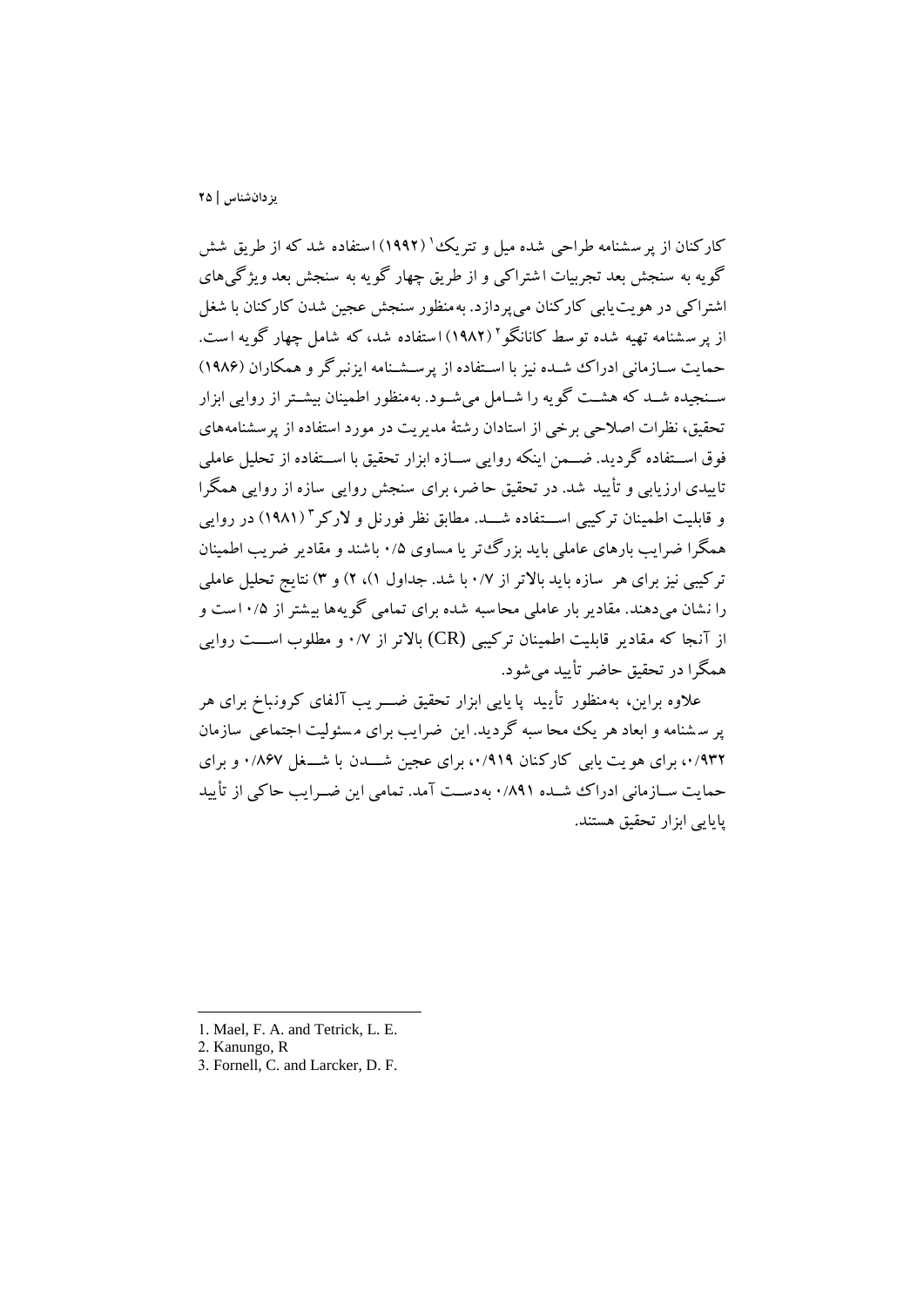| پایایی<br>تركيبي     | بار عاملی                                            | گويه                              | سازه                              | پایایی<br>تركيبي              | بار عاملی                                            | گويه                   | سازه                           |
|----------------------|------------------------------------------------------|-----------------------------------|-----------------------------------|-------------------------------|------------------------------------------------------|------------------------|--------------------------------|
| $\cdot$ /vq.         | $\boldsymbol{\cdot}$ /<br>V٣                         | $\mathcal{N}$                     | مسئوليت<br>اجتماعي<br>(كاركنان)   | $\cdot$ /VV $\xi$             | $\cdot/\Lambda$ ٤                                    | $\backslash$           |                                |
|                      | $\cdot$ /V 0                                         | $\gamma$                          |                                   |                               | $\boldsymbol{\cdot}$ /A $\boldsymbol{\cdot}$         | ۲                      | مسئوليت<br>اجتماعي<br>(محيط    |
|                      | $\cdot$ /7)                                          | $\setminus$ {                     |                                   |                               | $\boldsymbol{\cdot}$ /<br>V٦                         | ٣                      |                                |
|                      | $\cdot$ /79                                          | ۱٥                                |                                   |                               | $\cdot/\sqrt{2}$                                     | ٤                      |                                |
|                      | $\boldsymbol{\cdot}$ / $\mathbf{V}$                  | ۱٦                                |                                   |                               | $\cdot$ /V $\circ$                                   | ٥                      | زيست)                          |
|                      | $\boldsymbol{\cdot} / \Lambda \boldsymbol{\Upsilon}$ | $\vee$                            |                                   |                               | $\cdot$ /vq                                          | ٦                      |                                |
|                      | $\cdot$ /VV                                          | $\lambda$                         | مسئوليت<br>اجتماعي<br>(مشتريان)   | $\cdot$ / $\vee$ $\xi$ $\neg$ | $\cdot$ / $\vee\uparrow$                             | $\vee$                 | مسئوليت<br>اجتماعي<br>(جامعه)  |
|                      | $\cdot$ /VA                                          | ۱۹                                |                                   |                               | $\cdot/\Lambda$ 0                                    | ٨                      |                                |
| $\cdot/\Lambda$ 10   | $\cdot/\Lambda$ \                                    | $\mathbf{y}$ .                    |                                   |                               | $\cdot$ /VV                                          | ٩                      |                                |
|                      | $\boldsymbol{\cdot}$ /<br>V٣                         | ۲۱                                |                                   |                               | $\boldsymbol{\cdot}$ /<br>AY                         | ١٠                     |                                |
|                      | $\boldsymbol{\cdot}$ /<br>V٦                         | $\gamma \gamma$                   |                                   |                               | $\boldsymbol{\cdot}$ /VV                             | $\backslash$           |                                |
|                      | $\cdot$ / $\vee$ 9                                   | ۲۹                                | هويتيابي<br>(ویژگیهای<br>اشتراكى) | .74                           | .79                                                  | ۲۳                     | هويتيابي<br>(تجارب<br>اشتراكى) |
|                      | $\cdot/\lambda$                                      | $\mathbf{r}$ .                    |                                   |                               | $\cdot$ / $\vee$ ٦                                   | ۲٤                     |                                |
|                      |                                                      | $\uparrow\uparrow$<br>$\cdot$ /VV |                                   |                               | $\boldsymbol{\cdot}$ / $\mathsf{V}$                  | ۲٥                     |                                |
| $\cdot/\lambda$ ٦٢   |                                                      |                                   |                                   |                               | $\boldsymbol{\cdot} / \Lambda \boldsymbol{\Upsilon}$ | $\mathbf{r}$           |                                |
|                      |                                                      |                                   |                                   |                               | $\cdot$ /V $\epsilon$                                | $\mathsf{Y}\mathsf{V}$ |                                |
|                      | $\cdot/\Lambda$ Y                                    | ٣٢                                |                                   |                               | $\cdot$ /V                                           | $\mathsf{Y}\wedge$     |                                |
| $\cdot$ / $\vee$ 7.0 |                                                      |                                   |                                   | $\cdot$ /VY                   | $\mathsf{r}\mathsf{v}$                               |                        |                                |
|                      | .70<br>$\cdot$ /V $\wedge$                           | $\mathsf{r}\mathsf{r}$<br>٣٤      | عجين                              |                               | $\cdot$ /VA                                          | $\mathsf{r}_\Lambda$   |                                |
|                      |                                                      |                                   |                                   |                               | $\cdot/\Lambda^{\sim}$                               | ٣٩                     | حمايت                          |
|                      | $\cdot$ /79<br>$r_0$                                 | شدگی                              | $\cdot/\lambda\epsilon$ 0         | $\cdot/\sqrt{2}$              | $\mathfrak{c}\,\mathfrak{\textbf{.}}$                | سازمانى                |                                |
|                      |                                                      |                                   |                                   | $\cdot/\Lambda\Upsilon$       | $\mathfrak{t}$ )                                     | ادراک شده              |                                |
|                      | $\boldsymbol{\cdot}$ / $\boldsymbol{\uparrow}$<br>٣٦ |                                   |                                   |                               | $\boldsymbol{\cdot}$ / $\mathsf{V}$                  | ٤٢                     |                                |
|                      |                                                      |                                   |                                   | $\cdot$ /vq                   | ٤٣                                                   |                        |                                |
|                      |                                                      |                                   |                                   |                               | $\cdot/\lambda$                                      | ٤٤                     |                                |

**جدول .1 نتايج تحلیل عاملي تايیدي براي گويههاي پرسشنامه تحقیق**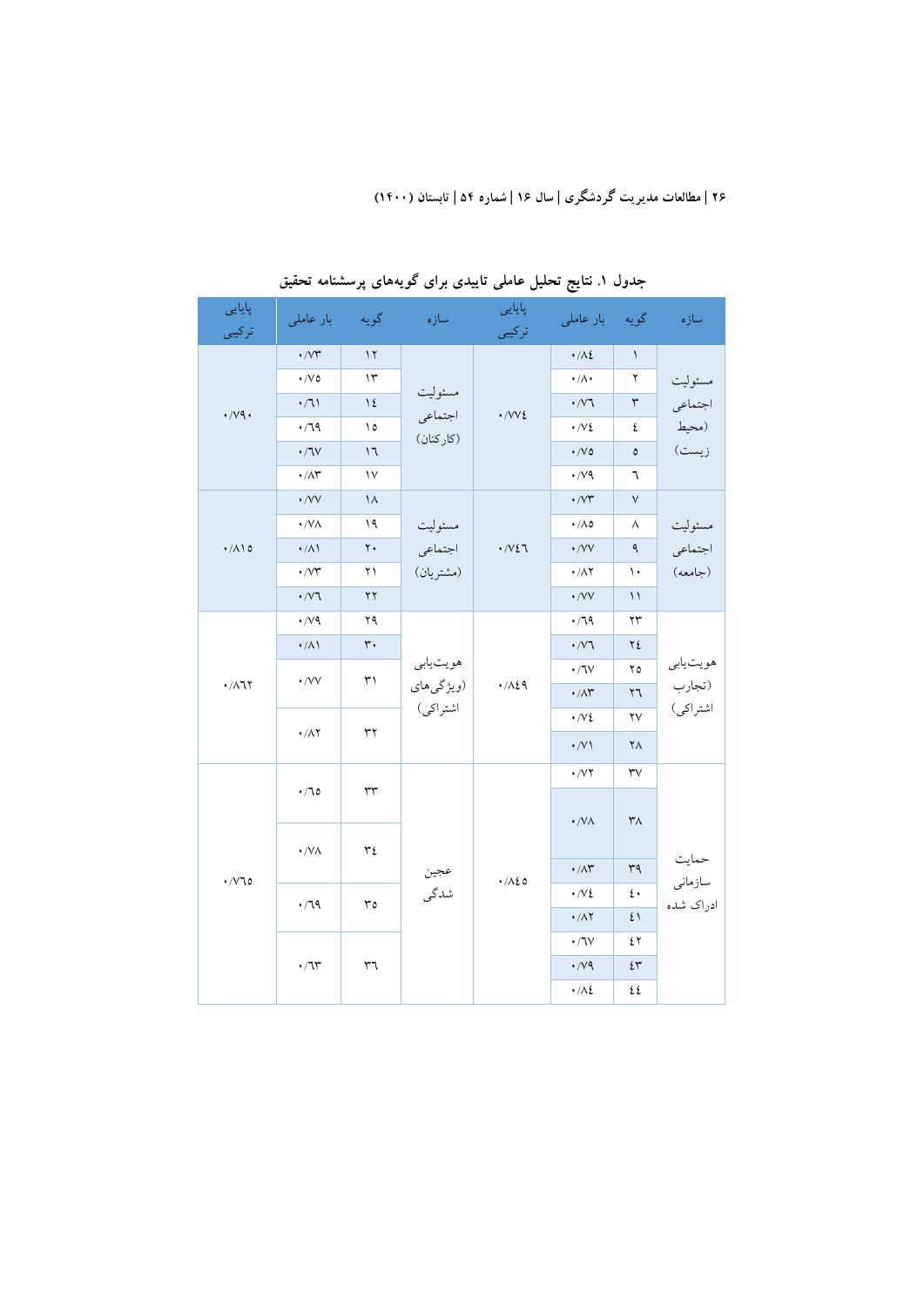**يافتهها**

از بين 220 نفری که در تحقيق مشارکت کردند زنان با حدود %۴1 و مردان با حدود %۵9 در نمونه آماری عضويت دا شتند. کارکنان با سن کمتر از ۳۰ سال با حدود ۳۹٪، بين ۳۰ تا ۴۰ سـال با حدود ۴۰٪، بين ۴۰ تا ۵۰ سـال با حدود ١٨٪ و کارکنان با سـن بيش از ۵۰ ســال با حدود ٢٪ در نمونه آماری ســهم دارند. دارندگان تحصــيلات ديپلم و پايين تر با حدود ،%21 دارندگان تحصيالت فوق ديپلم با حدود ،%2 دارندگان تحصيالت ليسانس با حدود ۳۴٪ و دارندگان تحصـيلات فوق ليســانس و بالاتر با حدود ۲۰٪ در نمونه آماری سهم دارند. دارندگان سابقة کاری کم تر از 10 سال با حدود ،%۴9 بين 10 تا 1۵ سال با حدود ۲۵٪، بين 10 تا ٢٠ سـال با حدود ١٣٪، بين ٢٠ تا ٢٥ سـال با حدود ٨٪ و بين ٢٥ تا 30 سوال با حدود %۵ در نمونه آماری سوهم دارند. برای بررسوي فرضويهها و آزمون مدل تحقيق با اســـتفاده از نرم افزار AMOS، نخســـت نرمال بودن دادههای گردآوریشـــده برا ساس دو شاخص کـشيدگي و چولگي سنجيده شد. مطابق نظر بايرن` (٢٠١٠) مقادير کشـيدگي بين ٧+ و ٧- و مقادير چولگي بين ٣+ و ٣- نشــاندهندۀ توزيع نرمال دادههای جمع آوری شده است. باتوجه به یافتههای تحقیق مشخص شد دادههای جمع آوری شده از توزيع نرمال برخوردارند و مقادير کشــيدگي و چولگي در بازۀ مذکور قرار دارند. علاوه بر اين، ضرايب معنيداری به دست آمده در آزمون S-K نيز همگي بيشتر از 0/0۵ بودند، که نشاندهنده نرمال بودن توزيع دادههاست.

بررسي توصيفي متیيرهای اصلي تحقيق نشان ميدهد که در سازمان های مورد مطالعة تحقيق حاضــر متغيرهای مذکور در ســطح بالاتر از ميانگين قرار داشــتهاند. همانطور که ذکر شد، برای بررسي فرضيات تحقيق حاضر و همچنين آزمون الگوی مفهومي از روش مدل يابي معادلات ســــاختاری با به کارگيری روش حداکثر درســـتنـمايي و نرم|فزار 22 AMOS استفاده شده است. باتوج ه به ضرايب برازش به دست آمده، مشخص ميشود که مدل آزمون شده برازش مطلوبي با دادههای جمعآوری شده دارد. جدول 2( ضرايب برازش محاسبهشده برای مدل آزمونشده تحقيق را نشان ميدهد.

1. Byrne, B. M.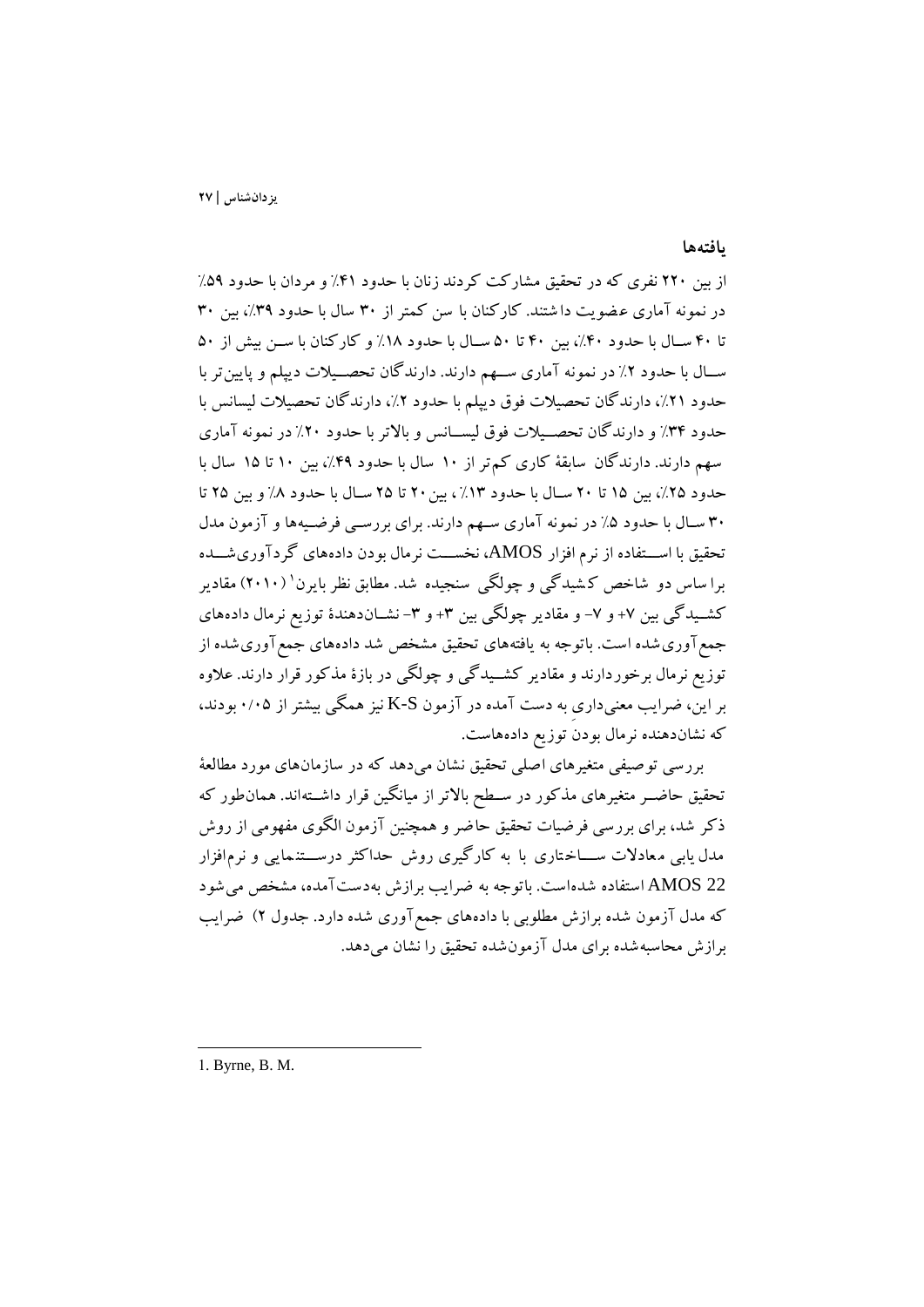| انتيجه    | مقدار محاسبه                                       | مقدار استاندارد | نام شاخص                                    |  |  |
|-----------|----------------------------------------------------|-----------------|---------------------------------------------|--|--|
|           | شده برای مدل                                       | شاخص            |                                             |  |  |
| قابل قبول | $\boldsymbol{\cdot}$ /<br>q $\boldsymbol{\cdot}$ V | بیشتر از ۰/۹    | شاخص توكر-لويس (TLI)                        |  |  |
| قابل قبول | $\cdot$ /91٢                                       | بیشتر از ۰/۹    | شاخص برازش تطبيقى (CFI)                     |  |  |
| قابل قبول | $\cdot$ / $\cdot$ $\acute{\epsilon}$               | کمتر از ۰/۰٥    | ریشه دوم میانگین مربعات خطای برآورد (RMSEA) |  |  |
| قابل قبول | ۲/۱۷۳                                              | كمتر از ٥       | كاي اسكوئر نسبي (CMIN/DF)                   |  |  |
| قابل قبول | $\boldsymbol{\cdot}$ /٦٢٧                          | بیشتر از ۰/٥    | شاخص برازش تطبيقي مقتصد (PCFI)              |  |  |
| قابل قبول | $\cdot/\mathbb{k}\cdot\mathbb{V}$                  | بیشتر از ۰/٥    | شاخص برازش هنجارشده مقتصد (PNFI)            |  |  |

**جدول .2 شاخصهاي برازش مدل آزمون شده**

خروجي نرمافزار در شکل (۲) نشان داده شده است. در اين خروجي، متغير مسئوليت اجتماعي سـازمان با عبارت مخفف CSR، هويت بابي كاركنان با عبارت مخفف Identi و عجينشدگي کارکنان با عبارت مخفف Involvmnt نشان داده شدهاند.



ضرايب رگرسيوني و مقادير بحراني بهدستآمده از نرمافزار AMOS فرضيههای تحقيق را تأييد ميکنند. بر اساس سطح معنيداری ۵ درصد، مقادير بحراني (CR (بايد بيشتر از ±1/9۶ باشند؛ همچنين ضرايب معنيداری (P (کمتر از 0/0۵ ميتواند نشانگر تأييد فرضيه مربوط باشد. جدول 3( ضرايب معنيداری ضرايب رگرسيوني و نتيجه آزمون را نشان ميدهد.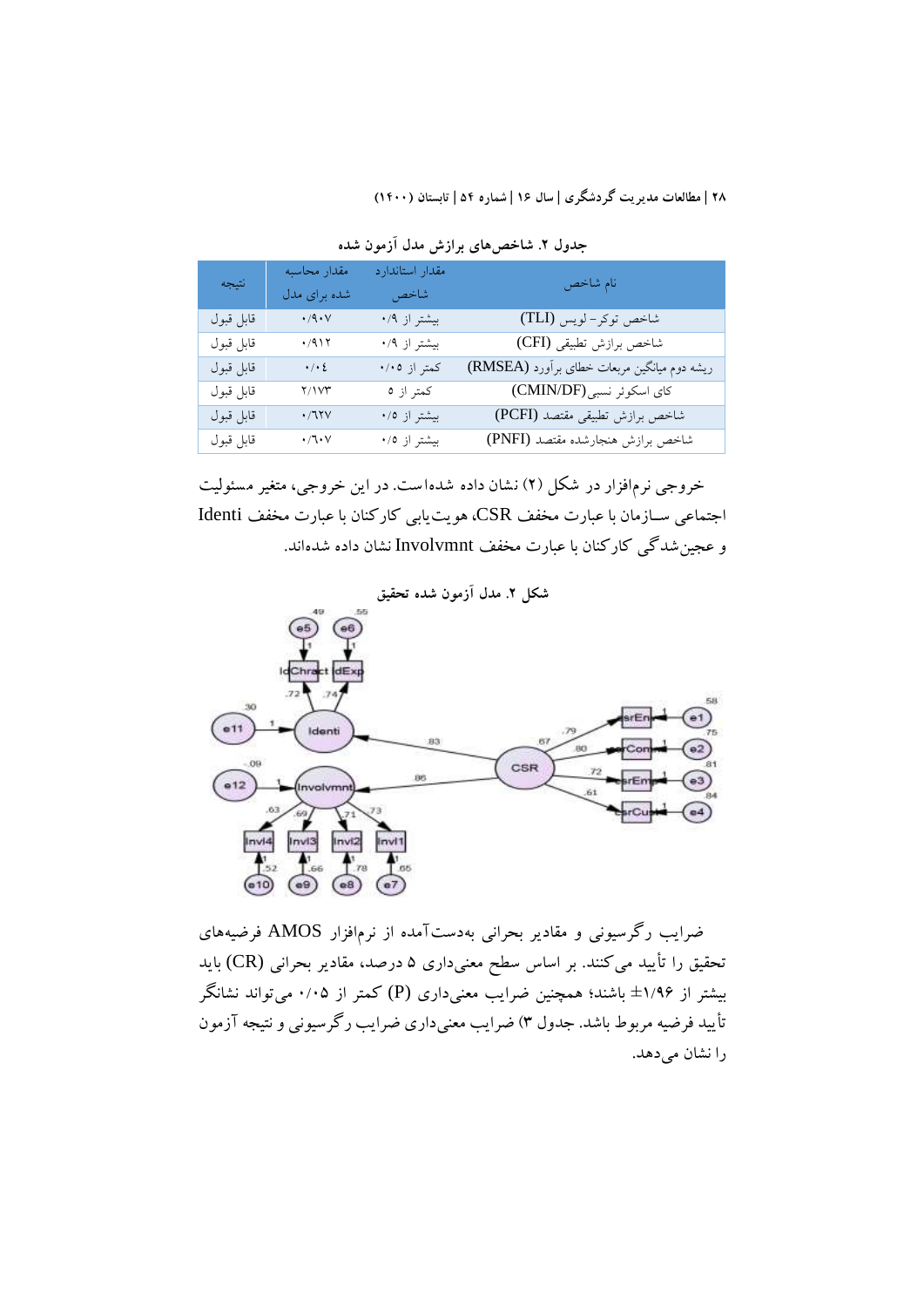| نتيجه | ا ضرایب<br>معناداري             | إضريب مقادير<br>رگرسیونی بحرانی                                              | متغير وابسته      | متغير مستقل            |
|-------|---------------------------------|------------------------------------------------------------------------------|-------------------|------------------------|
| تأييد | $\rightarrow$ / $\rightarrow$ / | $\Lambda/\cdot\,\mathrm{V}\mathrm{T}$ $\cdot/\mathrm{A}\mathrm{T}\mathrm{A}$ | هويت يابي كاركنان | مسئوليت اجتماعي سازمان |
|       | ٨/٧٢٤ - ٨/٧٢٤ - تأييد           |                                                                              | عجين شدن با شغل   | مسئوليت اجتماعي سازمان |

**جدول .3 نتايج آزمون فرضیههاي تحقیق**

بهمنظور آزمودن نقش تعديل کنندۀ متغير حمايت سازماني ادراک شده در اثرگذاری مسئوليت اجتماعي سـازمان روی هويت بابي کارکنان و عجين شــدن با شـغل، ضـروری اســت که اثر تعديل کنندۀ متغيرهای مذکور بهطور مجزا محاســبه شــود. بدين منظور از رگر سيون سل سله مراتبي در نرمافزار SPSS ا ستفاده شد. پيشفرض برر سي نقش متیير تعديل کننده وجود رابطهٔ معنيدار بين متغير مستقل و وابسته است که اين پيشفرض برای فرضــيات تحقيق حاضـــر برقرار بود. علاوه بر اين، مطابق روش پيشـــنـهادی کوهن و همکاران' (۲۰۰۳) در اين روش بايد دو مرحله انجام شــود. اول اينکه لازمهٔ انجام تحليل تعديل گری اين اســت که متغيرهای مســتقل و تعديل گرْ مرکزی و اســتاندارد شــوند تا بهوا سطهٔ کاهش همبـستگي متغيرهای مستقل و تعديل گر با متغير تعاملي يا متغير ضرب، احتمال وقوع هم خطي چند گا نه کاهش يا بد؛ و دوم اينکه با اســتفاده از رگرســـيون سلسلهمراتبي مرحلهٔ اول متغير مستقل و تعديل گر بهعنوان مستقل وارد مي شـوند و در مرحلهٔ دوم متغير تعاملي (ضرب مستقل در تعديل گر) نيز به آنها اضافه مي شود. ضريب بتای ا ستاندارد متغير تعاملي نشاندهندۀ شدت اثر متغير تعديل گر است. نتايج نهايي برای بررســـي نقش متغير تعديل کننده در جدول ۴) آمده اســـت. نتايج نشـــان ميدهد، که در حضـور متغير ادراک از حمايت ســازماني، ضــريب تأثير مســئوليت اجتماعي ســازمان بر هو يت پابي کارکنان به ميزان ١٩١/١ و ضـــر يب تأثير مســـئوليت اجتماعي ســـازمان بر عجين شـــدگي کارکنان به ميزان ١/٢٩١ افزايش مي يابد. بنابراين، نقش تعد يل گر متغير حمايت سازماني ادراک شده در اثرگذاری مسئوليت اجتماعي سازمان روی هويتيابي و عجين شدگي کارکنان تأييد ميشود.

1. Cohen et al.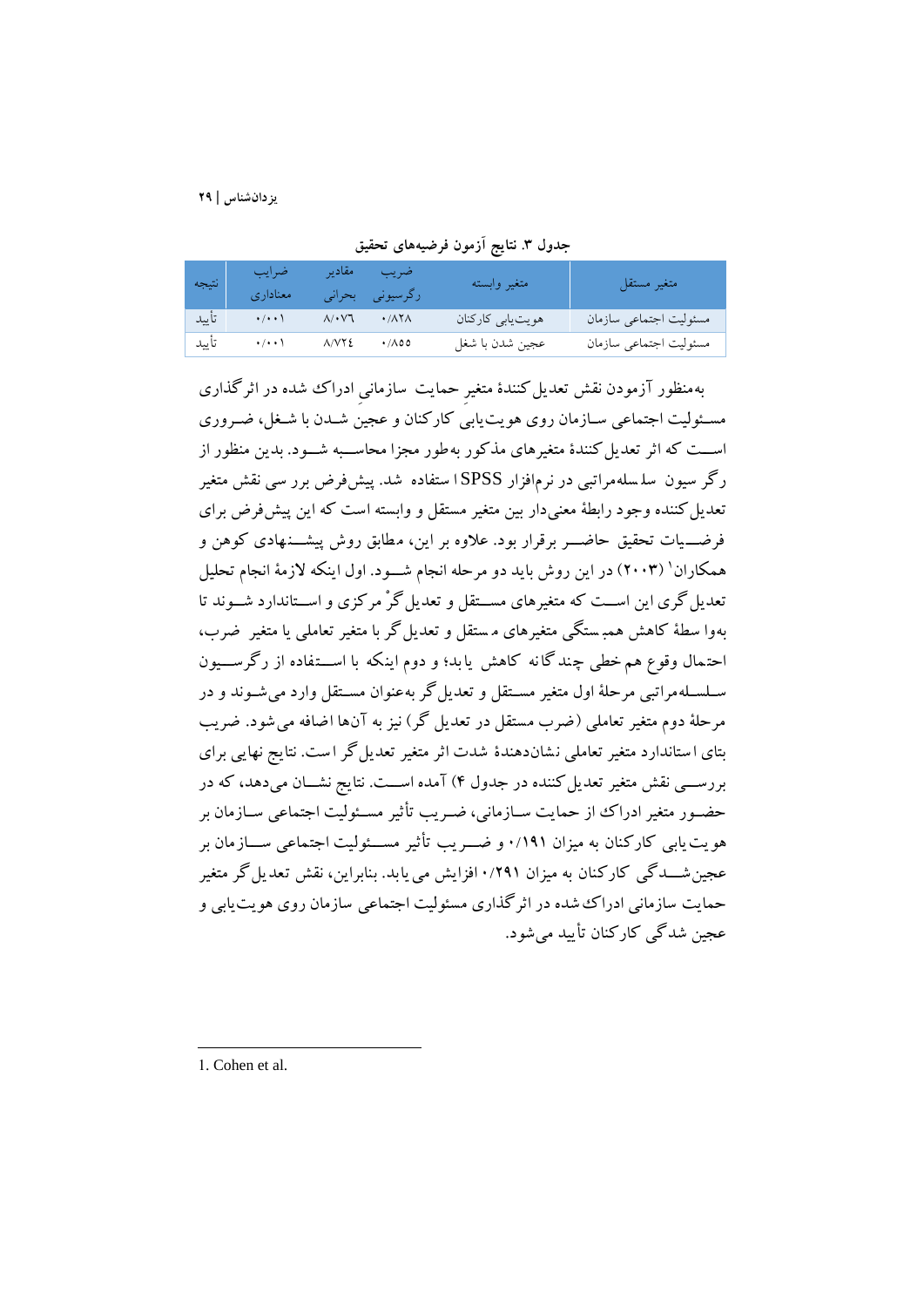| انتيجه | ضريب<br>معناداري   | مقدار<br>بحراني         | ضريب<br>رگرسیونی | متغير تعديل گر             | متغير مستقل                  | متغير وابسته        |
|--------|--------------------|-------------------------|------------------|----------------------------|------------------------------|---------------------|
| تأييد  | $\cdot/\cdot\cdot$ | $\Upsilon/\Upsilon$ o o | .7191            | حمايت سازماني<br>ادراک شده | مسئوليت<br>اجتماعي<br>سازمان | هويتيابي<br>كاركنان |
| تأييد  | $\cdot/\cdot\cdot$ | $\Delta / 1 \Delta V$   | $\cdot$ /۲۹۱     | حمایت سازمانی<br>ادراک شده | مسئوليت<br>اجتماعي<br>سازمان | عجين شدن با<br>شغل  |

**جدول .4 نتايج آزمون متغیر تعديلگر**

## **نتیجهگیري**

کارکنان ســازمانها اجراکنندگان عملی ارزشها، باورها و هنجارهای ســازمان هســتند و نگرشها و رفتارهای کاری آنها بر عملکرد شیلي و سازماني تاثيرگذار ا ست. ي افتههای اين تحقيق نشان داد ادراک کارکنان از فعاليتهايي که هتلها در ابعاد مختلف مسئو ليت اجتماعي انجام ميدهند روی نگرشها ی کاری آن ها تاثيرات قابل توجهي مي گذارد. نکتة مهم اين ا ست که مديران هتلها بايد ديدگاهي جامع و چندبعدی به مقولة م سئوليت اجتماعي سازمان و پيامدهای آن داشته باشند. ازاينرو، اين نتيجة مهم به دست ميآيد که مديران هتلها بايد بهدنبال ايجاد و توسعة يک فرهنگ باشند که در آن، کارکنان ادراک مثبتي از فعاليتها و برنامههای مربوط به مسـئوليتهای اجتماعي سـازمان داشـته باشـند و آن ها را با انتظارات جامعه و مشـــتريان هماهنگ ســـازند. جهت شـــناخت بهتر ادراک کارکنان از برنامههای م سئوليت اجتماعي سازمان، به مديران هتلها پيـ شنهاد مي شود در ارزيابيهايي که از سطح رضـايت شـغلي کارکنان خود به عمل ميآورند شـاخصها يا گويههايي را هم به رضـايت کارکنان از برنامههاي مسـئوليت اجتماعي اختصـاص دهند. پيششرط اوليه برای اثربخشي فعاليتهای مسئوليت اجتماعي سازمان در هتلها اين است که کارکنان هتل ها به عنوان ذي نفعان مهم درون ســازماني درک مثبتي از اين فعاليت ها داشته باشند. در اين صورت ميتوان انتظار داشت نگرشهای کاری مثبتي نيز در کارکنان شکل گيرد و احتمال اثربخ شي فعاليتهای م سئوليت اجتماعي سازمان افزايش پيدا کند . تلاش برای گزارشدهی منظم و دقيق برنامه ها و فعاليت های حوزۀ مســـئوليت اجتماعي هتل ها مي تواند اقدام موثری در اين زمينه باشـــد، بهطوری که مي توان اين اقدامات را در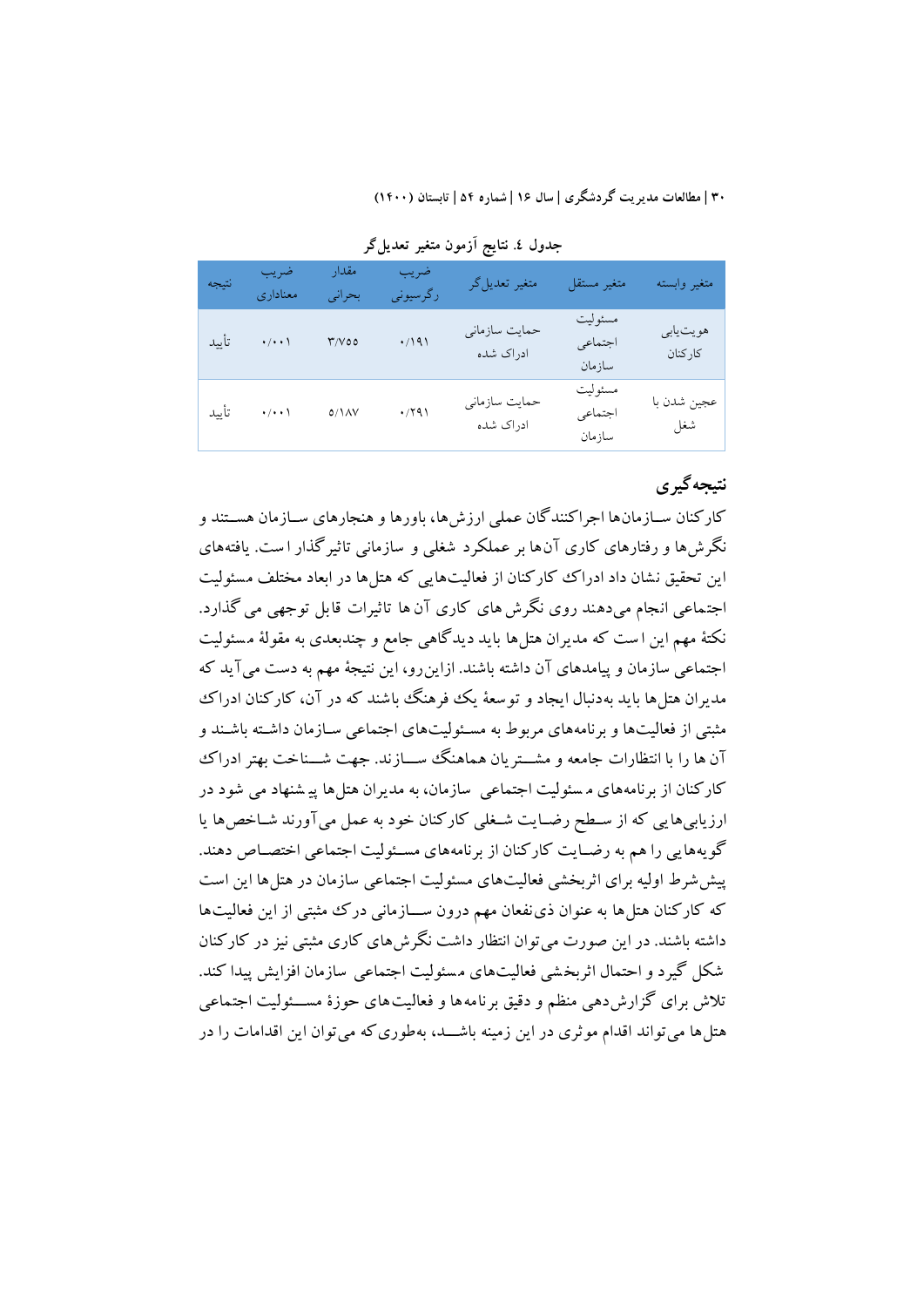گزارشهای مالي هتلها نيز وارد کرد. علاوه براين، پيشـنهاد مي شـود توجه به مسـئوليت اجتماعي در بيانيه مأموريت هتل درج شود.

برای اينکه فعاليتهای مســئوليت اجتماعي ســازمان تأثير مثبتي بر مشــتريان و جامعه داشسته باشسد، مديران هتل ها بايد به اهميت ادراک کارکنان درباره اين فعاليت ها که نگرشها و رفتارهای کارکنان را در هتل شکل ميدهد آگاهي کامل دا شته با شند. بدين منظور، مشــارکت و درگير شــدن کارکنان در برنامههای مســئوليت اجتماعي ســازمان و اطالعر ساني اين برنامهها در سطح سازمان و با تمرکز بر نقش کارکنان ميتواند بهعنوان يک استراتژی اصلي و مهم در اين باره توصيه و پيگيری شود. عالوه براين، ا زآنجاکه در هر صــنعتي مي توان برنامه هاي مســئوليت اجتماعي خاص آن صــنعت را طراحي كرد، متوليان و دستاندرکاران صنعت گردشگری و هتلداری نيز ميتوانند رويکردهای نظری و عملي خاص اين صـنعت را در ارتباط با مسـئوليت اجتماعي تدوين و اجرا كنند. اين ا ستنتاج با ايدۀ مطرش شد ه تو سط جونز و همکاران ) 201۶( نيز درباره تعريف م سئوليت اجتماعي سازمان براساس صنعت مورد نظر همراستا است؛ همچنين در تنظيم و اجرای اين برنامهها بايستي رويکردی بلندمدت درنظرگرفته شود. به مديران هتلها پيشنهاد مي شود برنامهها و اقدامات مربوط به مسئوليت اجتماعي را بهنحوی طراحي کنند که امکان توسعة فردی و ارتقای دانش و مهارت کارکنان از طريق مشــارکت در اين برنامه ها نيز فراهم آيد. عالوه براين، مديران هتلها ميتوانند از برنامههای مبتني بر مهارت استفاده کنند. اين برنامه ها براســـاس دانش، مهارت يا تجربه کارکنان موجود جهت تأمين نيازهای جامعه طراحي مي شــوند. به بيان ديگر، هر يک از کارکنان با توجه به دانش، مهارت و تجربهاي که دارند در برنامههای مسئوليت اجتماعي سازمان مشارکت ميکنند. از اين طريق، عالوه بر افزايش امکان م شارکت کارکنان، تأثير مثبت رواني م شارکت در برنامههای م سئوليت اجتماعي هم افزايش مي يابد و انتظار مي رود برنامه ها و اقداماتي كه در زمينهٔ مســئوليت اجتماعی طراحی و اجرا می شوند تاثیرات مثبت بیشتری روی نگرش های کارکنان، افزايش هويت يابي سازماني و عجين شدگي شغلي آنها داشته باشند. پيش شرط ضروری برای عملياتي شـــدن ايدهها و نکات فوق الذکر مشـــارکت کارکنان اين ســـازمانها در تدوين و اجرای فعاليتهای مربوط به مسـئوليت اجتماعي سـازمان اسـت که اين امر نيز مســتلزم درک صــحيح مديران از نقش مهم کارکنان در اثربخشــي برنامههای مســئوليت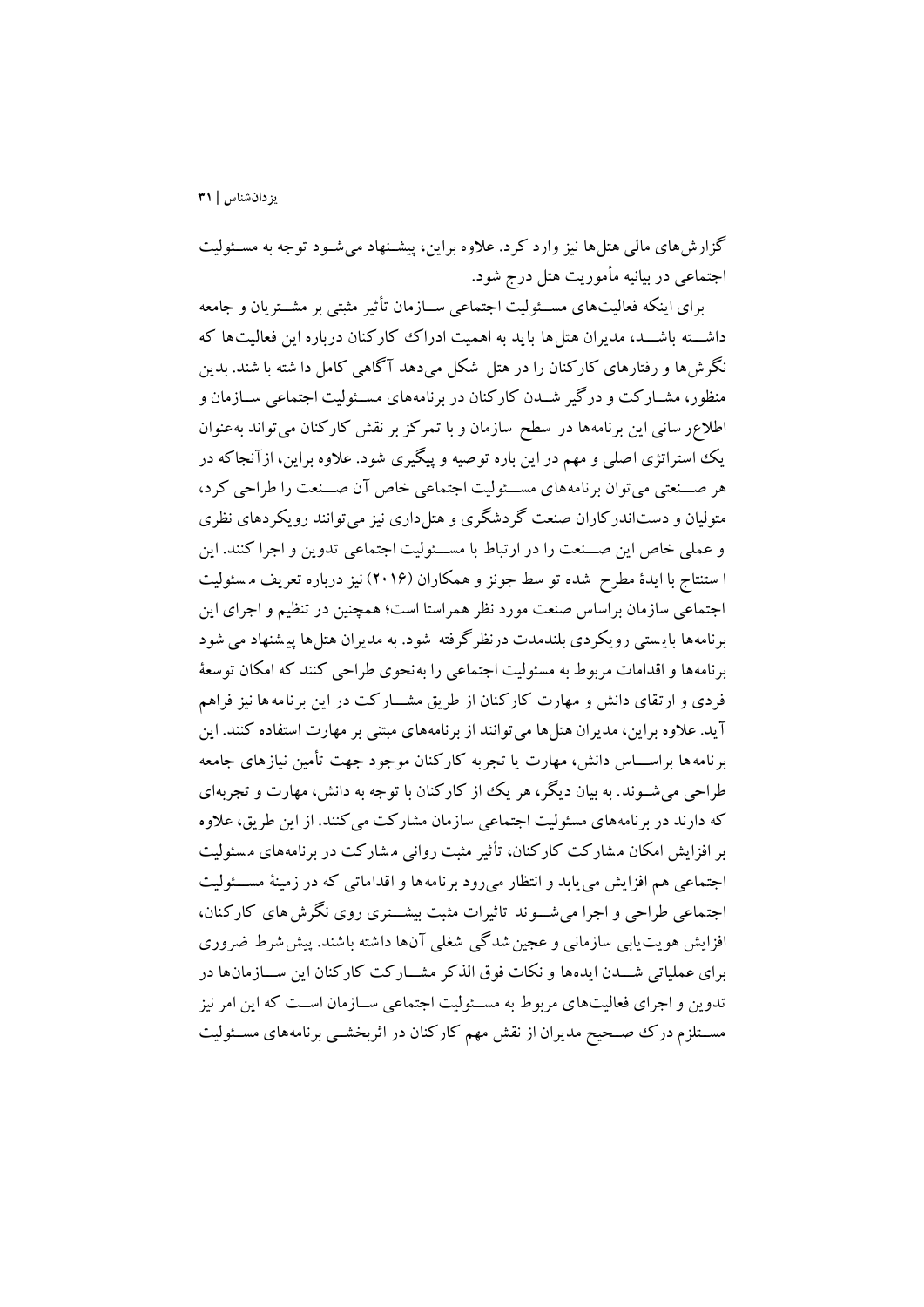اجتماعي ســازمان اســت. همانطور که چن و همکاران (۲۰۱۴) نيز در تحقيق خود به اين موضـوع اشـاره کردهاند موفقيت اجرای برنامههای مسـئوليت اجتماعي سـازمان مسـتلزم نگرش صحيح کليه اعضای سازمان و حمايت تمامي سطوش سازمان است. عالوه بر اين و هم راســـتا با يافته های فارينگتون و همکاران (۲۰۱۷) موفقيت و اثربخشــــی برنامه های مسئوليت اجتماعي سازمان تحت تأثير ماهيت برنامهها، هدف از انجام آنها و نحوۀ تعامل با ذینفعان اين برنامهها بهويژه کارکنان و مشتريان قرار دارد. هرچند، تحقيق فارينگتون و همکاران يک مطالعه تحليلي اســـت که تاکيد زيادی روی ماهيت برنامههای مســـئوليت اجتماعي و نقش کارکنان سازمانها در اثربخشي اين برنامهها دارد.

يافتههای تحقيق حاضـر نشــان داد فعاليتهای مســئوليت اجتماعي ســازمان و ادراک کارکنان از آنها تأثير قابل توجهي بر هويتيابي کارکنان و عجين شدن آنها با شیل دارد. اين نگرش ها به عنوان نگرش های مهم کاری میتوانند تاثيرات بســـيار مثبتي بر رفتارهای کاری کارکنان هتلها داشت باشسند، که خود بر عملکرد فردی و ســـازمانی تأثير زيادی خواهند داشـــت. اين يافته ها ايده های مطرح شـــده در نظريه های هويت يابي اجتماعي و خودطبقهبندی را تأييد مي کنند. در تحقيق پارک وو لوی (۲۰۱۴) نيز نتيجه مشـــابهي درباره تأثير اقدامات مسئوليت اجتماعي سازمان بر هويتيابي کارکنان به دست آمده بود. بنابراين، نتيجه بسيار مهمي که از تحقيق حاضر حاصل گرفته مي شود تأييد تاثيرگذاري فعاليتهاي مســـئوليت اجتـماعي ســــاز مان بر نگرش های کاری کارکنان بهعنوان يکي از مهمترين ذینفعان ســازمانهاســت. اين يافته با نتيجهٔ تحقيق گالبرايت (٢٠١٠) درباره تأثير فعاليتهای م سئوليت اجتماعي سازمان بر تعهد و روحيه کارکنان همرا ستا ست؛ البته تحقيق گالبرايت روی تعهد کارکنان به عنوان يکي از نگرش های کاری متمرکز اســـت. بنابراين، يکي از يافتههای مهم تحقيق حاضـر اين اسـت که توجه به برنامههای مســئوليت اجتماعي علاوه بر تاثيرات مثبتي که مي تواند روی شـــهرت و اعتبار ســـازمان داشــــته باشـــد، از طريق تأثير بر نگرشهای کاری کارکنان میتواند موجبات بهبود رفتارها و عملکرد کارکنان را نيز فراهم آورد. علاوه براين، در تأييد ايدههاي نظريه حمايت ســازماني و نظريهٔ مبادلهٔ اجتماعي و هنجار متقابل يافتههای تحقيق حا ضر ن شان ميدهد در صورت يکه ادراک کارکنان از ميزان حمايت سازماني در سطح بااليي قرار داشته باشد فعاليتهای مسئوليت اجتماعي سازمان نيز تأثير مثبت بيشــتري بر هويت يابي و عجين شــدگي کارکنان خواهند داشــت. به بيان ديگر،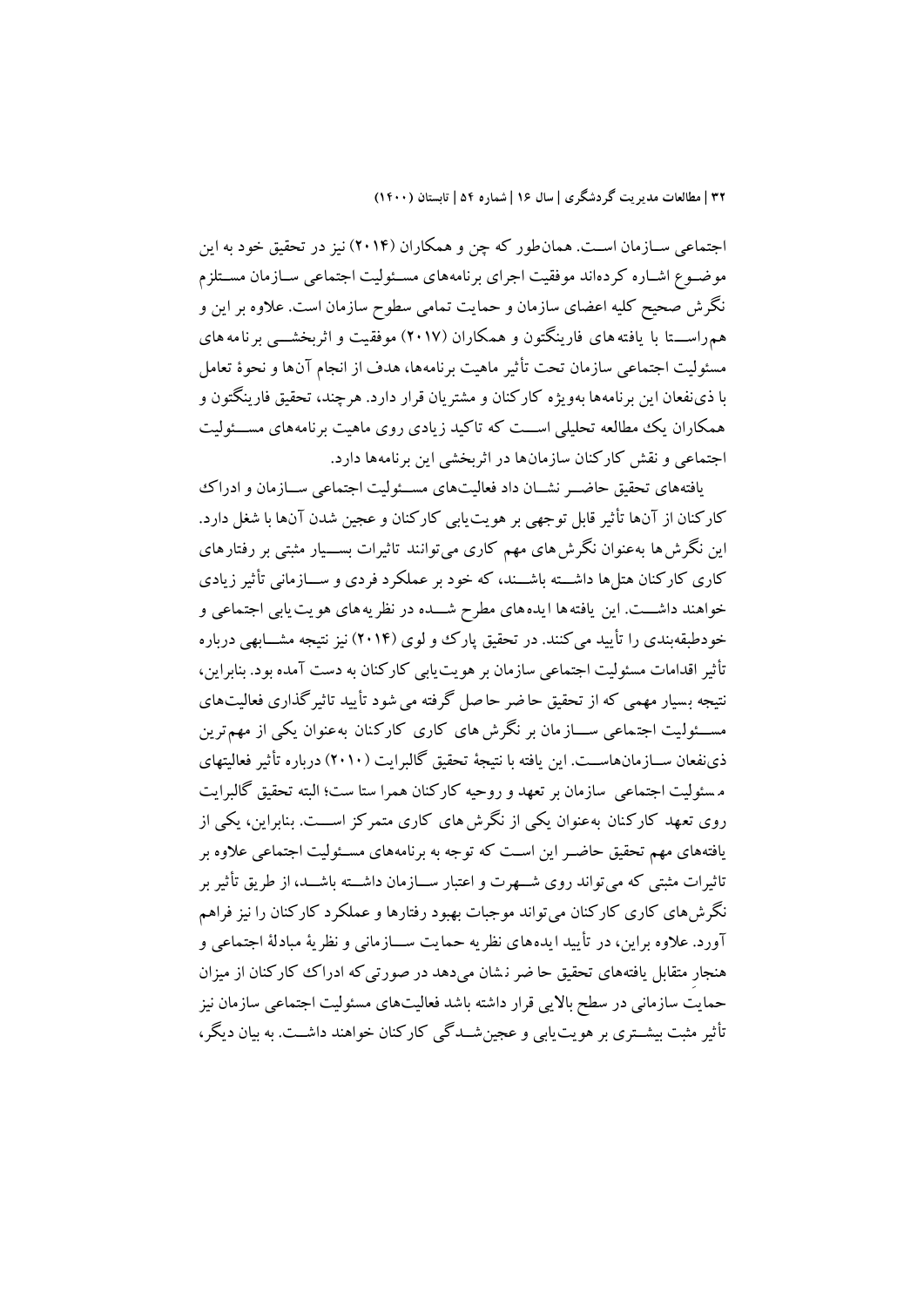ادراک از حمايت ســازماني نقش تعديل کننده مثبتي در تاثير گذاری فعاليتهای مســئوليت اجتماعي سازمان روی هويتيابي کارکنان و عجين شدن آنها با شیل ايفا ميکند. شايان ذکر اســت که اين نقش تعديل کنندگي ادراک از حمايت ســـازماني در رابطه مســئوليت اجتماعي سازمان و عجين شدن با شیل اندکي بي شتر از رابطه م سئوليت اجتماعي سازمان و هويت بابي کارکنان است. آلتانگلو و گورل (٢٠١۵) نيز يافتهٔ مشابهي درباره تأثير ادراک از حمايت ســــازماني بر نگرش،هاي کاري کارکنان به دســـت آورده بودند. توجه به نيازها و خواسـتههای کارکنان، رفتار منصـفانه و عادلانه با کارکنان و تلاش برای پیشـرفت حرفهای آنها مهمترين اقداماتي اســت که جهت ارتقای ادراک ککارکنان از حمايت ســـازماني به مديران توصيه ميشود.

توجه به اين نکته ب سيار مهم ا ست که قلمرو مکاني تحقيق حا ضر محدود به هتلهای پنج سـتاره تهران بود و نمونهگيری نيز به روش دردسـترس انجام شـد. بنابراين، در تعميم يافتههای اين تحقيق به کل صنعت هتلداری ايران بايد با احتياط عمل کرد. ضـمن اينکه در اين تحقيق، تأثير عوامل جمعيت شـناختي مانند ســن، جنســيت، ســطح تحصــيلات و درآمد پاســخگو يان درنظر گرفته نشـــد. علاوه براين، از ميان نگرش های کاری، صـــرفاً هويت يابي و عجين شــدن با شــغل به عنوان متغيرهای وابســته درنظر گرفته شــدند و ســاير نگرش های کاری مورد مطالعه قرار نگرفتند. بنابراین، به محققان آتی پیشـــنهاد می شـــود پيامدها و اثرات مسـئوليت اجتماعي سـازمان در سـاير سـازمانهای فعال در صـنعت گردشگری مورد مطالعه قرار دهند. ضــمن اينکه مي¤وان با درنظر گرفتن نقش متغيرهای جمعيت شـــناختي به طبقه بندي دقيق تری از اثر گذاری مســـئوليت اجتماعي ســـازمان بر نگرشهای کارکنان هتلها د ست پيدا کرد. از طرف ديگر، عالوه بر هويتيابي کارکنان و عجين شـدن با شـغل مي توان اثرات مسـئوليت اجتماعي سـازمان را بر سـاير نگرشهاي کاری مانند تعهد ســـازماني و رضـــايت شـــغلي مورد مطالعه قرار داد. بهعلاوه، متغيرهای ديگری مانند حمايت سـرپرسـتان و همکاران، اعتماد ســازماني و پويايي های گروهي نيز وجود دارند که در کنار ادراک از حمايت ســازماني مي توانند تاثيرگذاري مســئوليت اجتماعي سازمان را بر نگرشهای کاری تعديل کنند.

> **تعارض منافع** تعارض منافعي وجود ندارد.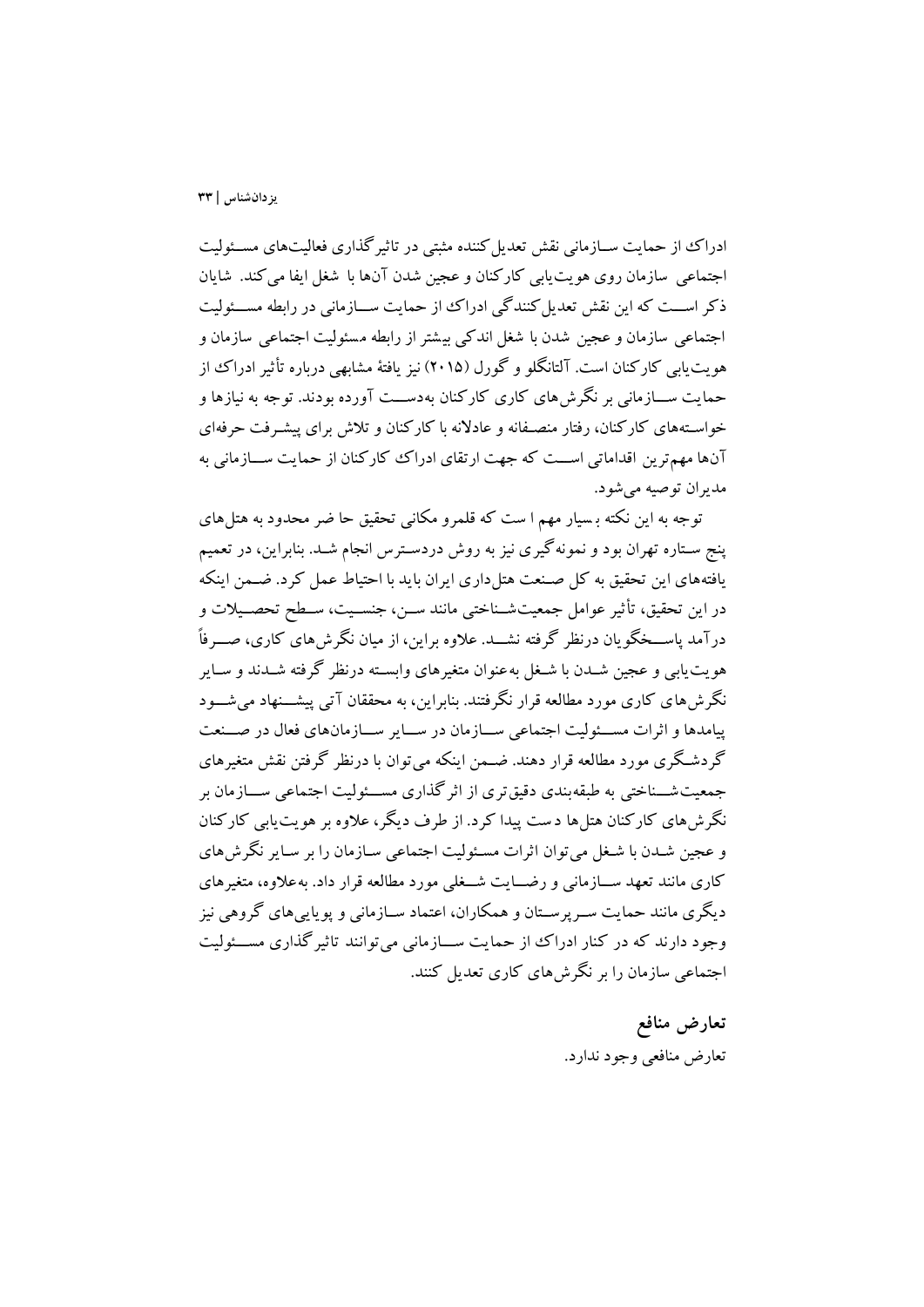**سپاسگزاري** از تمامی مديران و کارکنان هتلهای لاله، تهران، استقلال، پارسيان آزادی و اسپيناس که در 1 انجام اين تحقيق مساعدت نمودند کمال تشکر را دارم.

### **ORCID**

1

Mehdi Yazdanshenas **https://orcid.org/0000-0001-5641-3769**

## **منابع**

افجه، سيد علياکبر،. يزدانشناس، مهدی،. و زرگران خوزاني، فاطمه. )1398(. الگوی اثرگذاری حمايت سازماني ادراك شده. *مطالعات مديريت (بهبود و تحول)، ۱*۱۸(۹)، ۱۱۸–۸۷. خيرانديش، مهدی،. ساری اصالني، هانا،. مهذبي، مهدی،. و عبداهللپور، سجاد. )1398(. نقش رهبری تحولآفرين در ارتقای هويت سازماني با مطالعه نقش ميانجي مسئوليت اجتماعي. مديريت منابع در نيروی انتظامي، ۷)1(، .113-13۴ دعائي، حبيباله.، مرتضوی، سعيد.، و نوری، علي. (١٣٨٩). مدل2يابي تأثير درک حمايت سازماني بر رفتار شهروندی؛ مورد مطالعه هتل پنج ستاره پارس. *پژوهشنامه مدیریت اجرائی،* ۱۰(۳۸)،  $.17 - YY$ دهقانيسلطاني، مهدی،. شيری، اردشير،. نثاری، طاهره،. و رئوفي، مصطفي. )139۷(. نقش رسانههای اجتماعي، شفافيت و مسئوليت اجتماعي در ارتقای عملکرد تجاری شرکتهای خدمات مسافرتي و گردشگری. مطالعات مديريت گردشگری، 13)۴3(، .1۴1-1۶9 دهقاني سلطاني، مهدي.، مصباحي، مريم.، و حسين خاني، محدثه. (١٣٩٨). تأثير سرمايه روان شناختي و مسئوليتپذيری اجتماعي بر تعهد عاطفي و خلاقيت کارکنان. *مديريت منابع انساني در صنعت* نفت، 11)۴1(، .9۵-128

**1استناد به این مقاله:** يزدان شناس، مهدی، )1۴00(، تأثير مسئوليت اجتماعي سازمان بر هويتيابي و عجينشدگي کارکنان هتلها، نقش تعديل کنندۀ حمايت سازماني، *مطالعات مديريت گردشگري*، ( ۵۴)، ۳۹-۱۳.

 $\circledcirc$ Tourism Management Studies is licensed under a Creative Commons Attribution-NonCommercial 4.0 International License.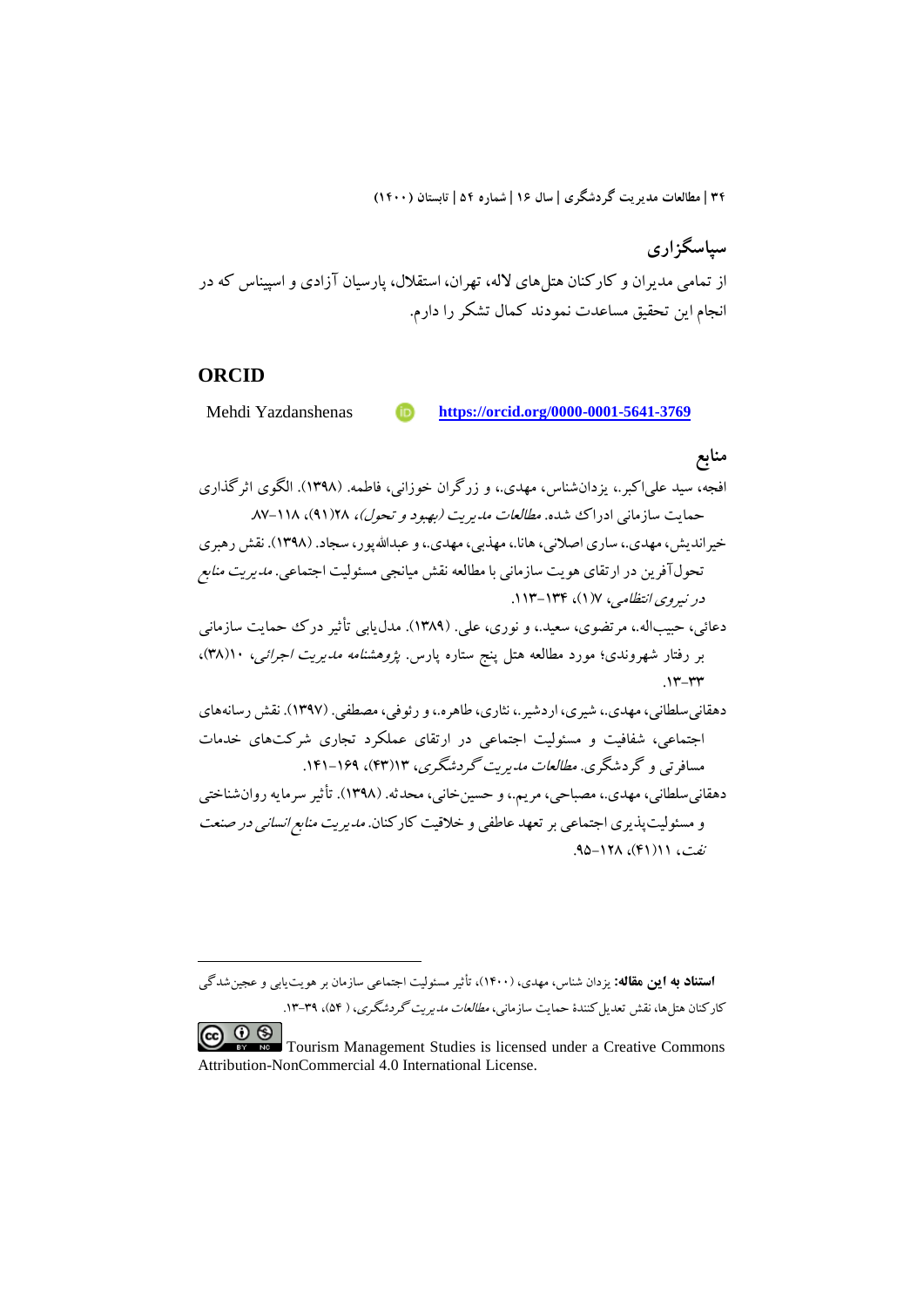راعيدهقي، مرتضي. )139۷(. تأثير ادراک کارکنان از مسئوليت اجتماعي بر عملکرد شیلي: مطالعهای در شرکت نفت و گاز زاگرس جنوبي. مديريت منابع انساني در صنعت نفت، 10)3۷(، .183-20۷

سلطاني، مرتضي،. نجات، سهيل،. و جعفری، خشايار. )139۴(. بررسي تأثير مسئوليت اجتماعي سازمان بر تعهد عاطفي کارکنان؛ نقش ميانجي فرهنگ سازماني. *مطالعات رفتار سازماني*، .1۴۵-1۷1 ،)1۵(۴

صلواتي، عادل،. رستمينوروزآباد، مجتبي،. و رحمانينوروزآباد، سامان. )1392(. اخالق حرفهای و مسئوليتپذيری اجتماعي در صنعت هتلداری. مطالعات مديريت گردشگری،  $.1.1$  $V-1$ ۴۳  $(51)$ 

فرزين فر، زهره.، اردکاني، سعيد.، و نادري بني، محمود. (١٣٩۵). تأثير مسئوليت اجتماعي شرکت بر وفاداری مشتريان با توجه به نقش ميانجي اعتماد و رضايت؛ مورد مطالعه هتلهای سه ستاره و چهار ستاره يزد. *مطالعات مديريت گردشگری*، ۱۱(۳۳)، ۶۳-۶۳.

### **References**

- Afjeh, S. A., Yazdanshenas, M., & Zargarankhozani, F. (2019). Framework of the effects of perceived organizational support. *Management Studies in Development and Evolution, 28*(91), 87-118. [In Persian]
- Akgunduz, Y., & Sanli, S. C. (2017). The effect of employee advocacy and perceived organizational support on job embeddedness and turnover intention in hotels. *Journal of Hospitality and Tourism Management*, *31*, 118-125.
- Altunoglu, A. E., & Gurel, E. B. B. (2015). Effects of leader–member exchange and perceived organizational support on organizational innovation: The case of Denizli Technopark. *Procedia-Social and Behavioral Sciences*, *207*, 175-181.
- Ashforth, B. E., & Mael, F. (1989). Social identity theory and the organization. *Academy of Management Review*, *14*(1), 20-39.
- Balmer, J. M. (2017). The corporate identity, total corporate communications, stakeholders' attributed identities, identifications and behaviours continuum. *European Journal of Marketing*, *51*(9/10), 1472-1502.
- Bhattacharaya, C. B., Sen, S., & Korschun, D. (2008). Using corporate social responsibility to win the war for talent. *MIT Sloan Management Review*, 49, 37–44.

Blau, P. (1964). *Power and exchange in social life*. NY: John Wiley & Sons.

- Byrne, B. M. (2010*) Structural equation modeling with AMOS: Basic concepts, applications & programming*. 2<sup>nd</sup> edition, New York: Taylor & Francis Group.
- Carroll, A. B. (1979). A three-dimensional conceptual model of corporate performance. *Academy of Management Review*, *4*(4), 497-505.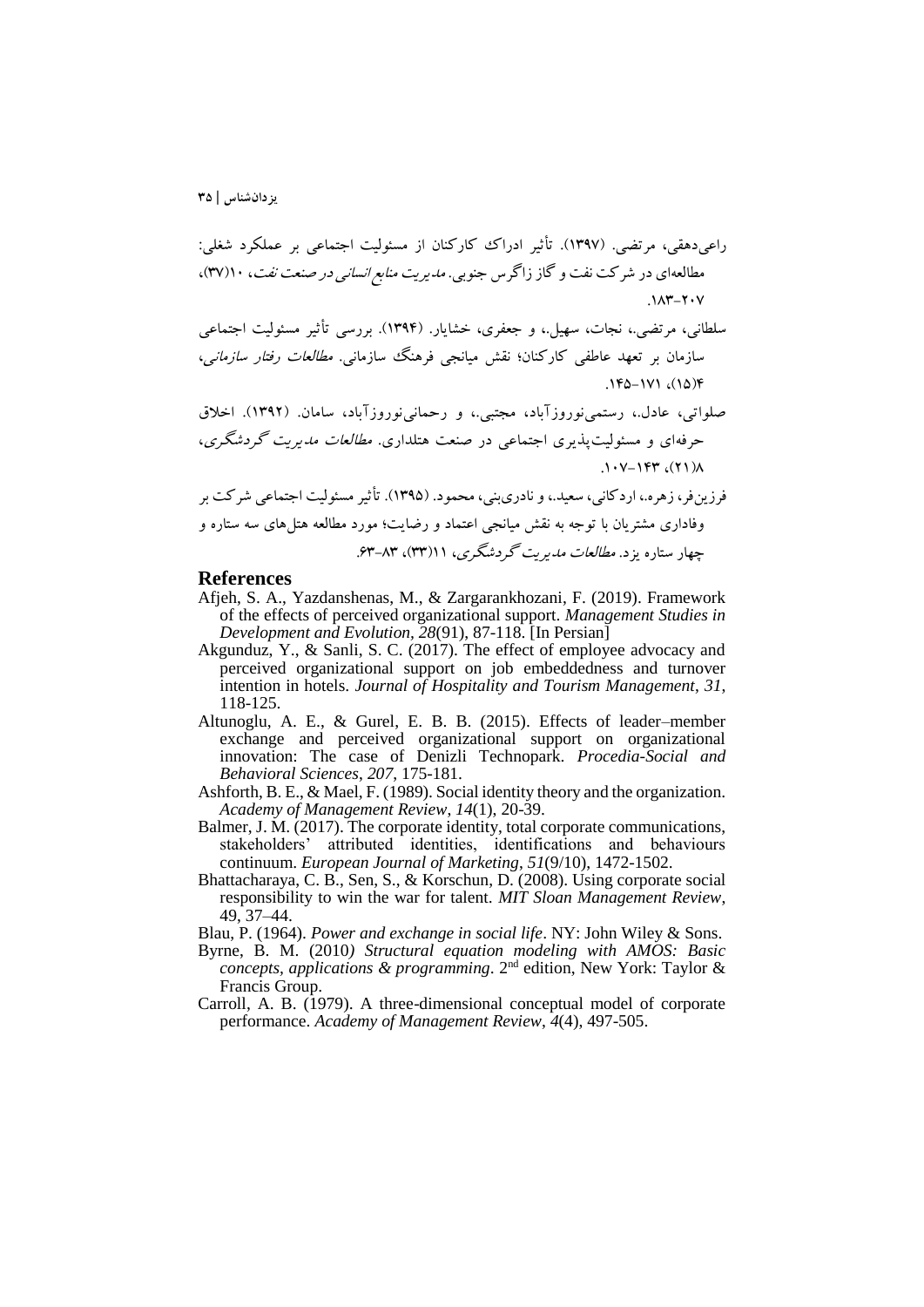- Carroll, A. B., & Shabana, K. M. (2010). The business case for corporate social responsibility: A review of concepts, research and practice. *International Journal of Management Reviews*, *12*(1), 85-105.
- Chan, E. S., Hon, A. H., Chan, W., & Okumus, F. (2014). What drives employees' intentions to implement green practices in hotels? The role of knowledge, awareness, concern and ecological behavior. *International Journal of Hospitality Management*, *40*, 20-28.
- Chen, C. C., & Chiu, S. F. (2009). The mediating role of job involvement in the relationship between job characteristics and organizational citizenship behavior. *The Journal of Social Psychology*, *149*(4), 474-494.
- Chi, C. G., & Gursoy, D. (2009). Employee satisfaction, customer satisfaction, and financial performance: An empirical examination. *International Journal of Hospitality Management*, *28*(2), 245-253.
- Cohen, J., Cohen, P., West, S. G. & Aiken, L.S. (2003). *Applied multiple regression/correlation analysis for the behavioral sciences.* Hillsdale, NJ: Erlbaum.
- Cullen, K. L., Edwards, B. D., Casper, W. C., & Gue, K. R. (2014). Employees' adaptability and perceptions of change-related uncertainty: Implications for perceived organizational support, job satisfaction, and performance. *Journal of Business and Psychology*, *29*(2), 269-280.
- De Grosbois, D. (2012). Corporate social responsibility reporting by the global hotel industry: Commitment, initiatives and performance. *International Journal of Hospitality Management*, *31*(3), 896-905.
- Dehghanisoltani, M., Mesbahi, M., & Hosseinkhani, M. (2019). Effect of psychological capital and social responsibility on affective commitment and creativity. *Human Resource Management in Petroleum, 11*(41), 95- 128. [In Persian]
- Dehghanisoltani, M., Siri, A., Nesari, T., & Raofi, M. (2018). Role of Social Media, Transparency and Social Responsibility in Promoting Business Performance of Travel and Tourism Services Companies. *Tourism Management Studies, 13*(43), 141-169. [In Persian]
- DeVine, J., Lal, S., & Zea, M. (2012). The human factor in service design. *McKinsey Quarterly*, *1*, 118-123.
- Diaz, A., L. Nicolau, J., Ruiz-Moreno, F., & Sellers, R. (2014). Industryspecific effect of CSR initiatives: hotels and airlines. *Kybernetes*, *43*(3/4), 547-564.
- Doaie, H., Mortazavi, S., & Noori, A. (2010). Modeling of the effects of perceived organizational support on citizenship behavior: a study in Pars Hotels. *Journal of Executive Managemen. 10*(38), 13-33. [In Persian]
- Dodd, E. M., Jr. (1932). For whom are corporate managers trustees? *Harvard Law Review, 45*(7), 1145−1163.
- Donaldson, T., & Preston, L. E. (1995). The stakeholder theory of the corporation: Concepts, evidence, and implications. *Academy of Management Review*, *20*(1), 65-91.
- Duthler, G., & Dhanesh, G. S. (2018). The role of corporate social responsibility (CSR) and internal CSR communication in predicting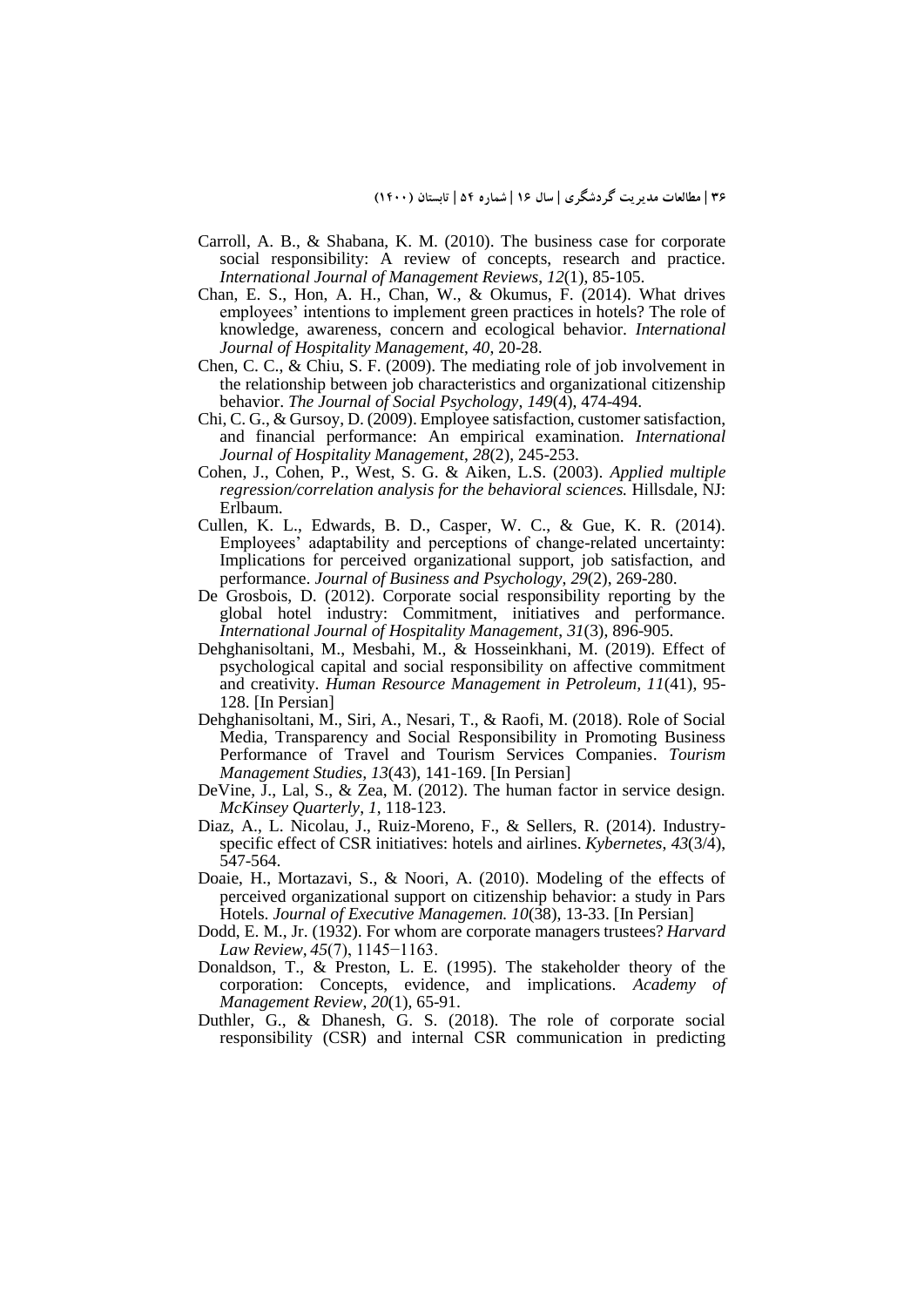employee engagement: Perspectives from the United Arab Emirates (UAE). *Public Relations Review*, *44*(4), 453-462.

- Eisenberger, R., Huntington, R., Hutchison, S., & Sowa, D. (1986). Perceived organizational support. *Journal of Applied Psychology*, *71*(3), 500-507.
- Farrington, T., Curran, R., Gori, K., O'Gorman, K. D., & Queenan, C. J. (2017). Corporate social responsibility: reviewed, rated, revised. *International Journal of Contemporary Hospitality Management*, *29*(1), 30-47.
- Farzinfar, Z., Ardekani, S., & Naderibani, M. (2016). Influence of Corporate Social Responsibility on Customer Loyalty with Regard to the Role of Customer Trust and Satisfaction as Mediators. *Tourism Management Studies, 11*(33), 63-83. [In Persian]
- Finch, D. J., Abeza, G., O'Reilly, N., & Hillenbrand, C. (2018). Organizational identification and independent sales contractor performance in professional services. *Journal of Services Marketing*, *32*(4): 373-386
- Fombrun, C. (1996). *Reputation: Realizing Value from the Corporate Image*. Harvard Business School Press, Boston.
- Fornell, C., & Larcker, D. F. (1981). Evaluating structural equation models with unobservable variables and measurement error. *Journal of marketing research, 18*(1), 39-50.
- Friedman, M. (1970). The social responsibility of business is to increase its profits. *New York Times Magazine*, *32*, 122-126.
- Galbreath, J. (2010). How does corporate social responsibility benefit firms? Evidence from Australia. *European Business Review*, *22*(4), 411-431.
- Gecas, V. (1982). The self-concept. *Annual Review of Sociology*, *8*(1), 1-33.
- Gouldner, A. W. (1960). The norm of reciprocity: A preliminary statement. *American Sociological Review*, *25*, 161-178.
- Gurlek, M., & Tuna, M. (2019). Corporate social responsibility and work engagement: Evidence from the hotel industry. *Tourism Management Perspectives*, *31*, 195-208.
- Hermawati, A., & Mas, N. (2017). Mediation effect of quality of worklife, job involvement, and organizational citizenship behavior in relationship between transglobal leadership to employee performance. *International Journal of Law and Management*, *59*(6), 1143-1158.
- Heskett, J., Jones, T., Loveman, G., Sasser, W., & Schlesinger, L. A. (2008). Putting the service-profit chain to work. *Harvard Business Review*, *87*(7), 118-128.
- Huang, L. C., Ahlstrom, D., Lee, A. Y. P., Chen, S. Y., & Hsieh, M. J. (2016). High performance work systems, employee well-being, and job involvement: An empirical study. *Personnel Review*, *45*(2), 296-314.
- Jones, P., Hillier, D.,  $\&$  Comfort, D. (2016). Sustainability in the hospitality industry: Some personal reflections on corporate challenges and research agendas. *International Journal of Contemporary Hospitality Management*, *28*(1), 36-67.
- Kanungo, R. N. (1982). Measurement of job and work involvement. *Journal of Applied Psychology*, *67*(3), 341.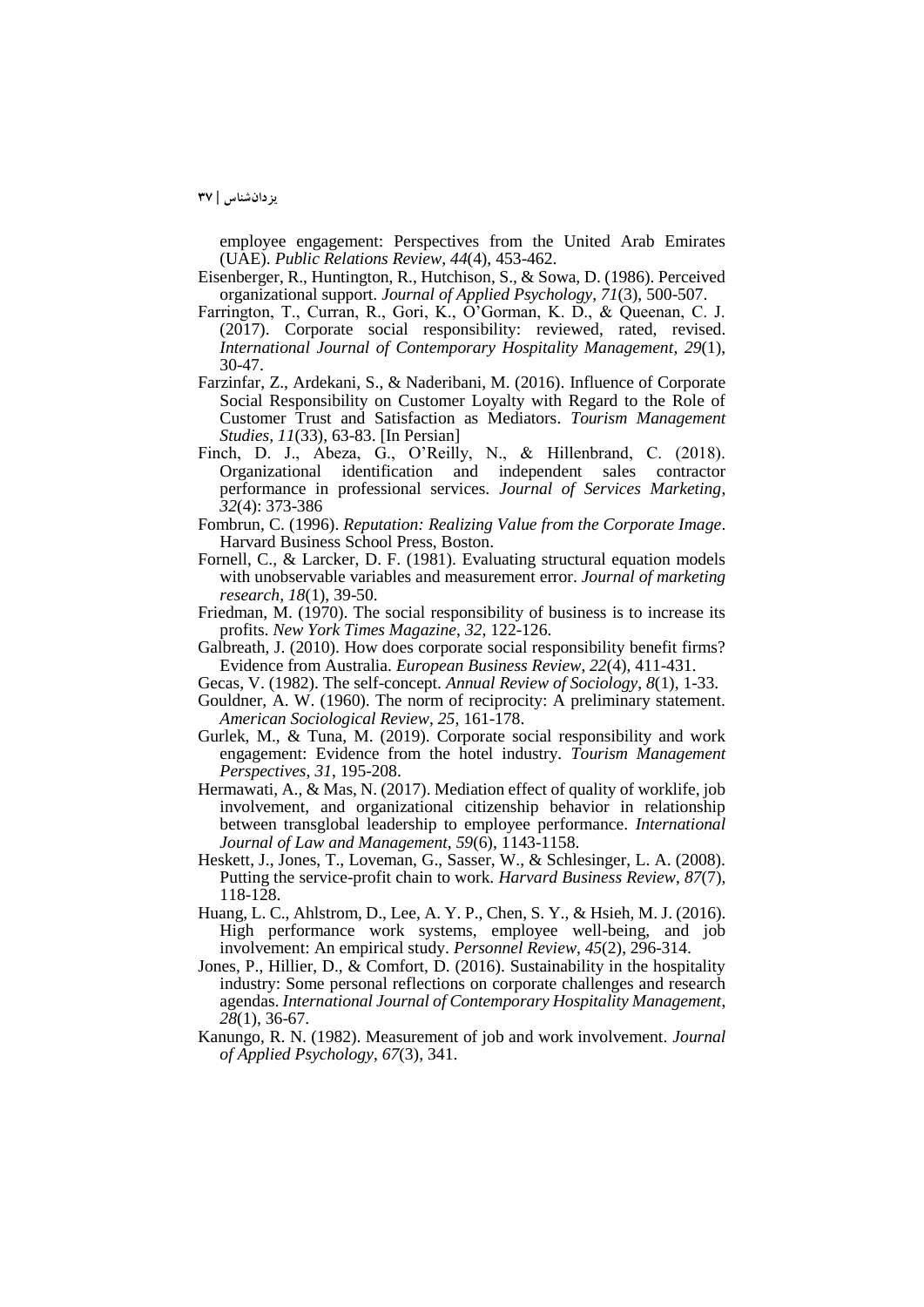- Kheirandish, M., Sariaslani, H., Mohazebi, M., & Abdollahpour, S. (2019). Role of transformational leadership in promoting organizational identity with the mediating role of social responsibility, *Resource Management in the Police, 7*(1), 113-134. [In Persian]
- Kim, H. K., You, Y. Y., & Jung, J. T. (2015). The effects of emotion and communication on job involvement. *Indian Journal of Science and Technology*, *8*(S5), 1-8.
- Kim, H. L., Rhou, Y., Uysal, M., & Kwon, N. (2017). An examination of the links between corporate social responsibility (CSR) and its internal consequences. *International Journal of Hospitality Management*, *61*, 26-34.
- Kim, T., Henderson, A. C., & Eom, T. H. (2015). At the front line: examining the effects of perceived job significance, employee commitment, and job involvement on public service motivation. *International Review of Administrative Sciences*, *81*(4), 713-733.
- King, C., Funk, D. C., & Wilkins, H. (2011). Bridging the gap: An examination of the relative alignment of hospitality research and industry priorities. *International Journal of Hospitality Management*, *30*(1), 157-166.
- Lambert, E. G., Liu, J., Jiang, S., Zhang, J., & Kelley, T. M. (2018). The antecedents of job involvement: An exploratory study among Chinese prison staff. *International Journal of Law, Crime and Justice*, *54*, 21-33.
- Lambert, E. G., Qureshi, H., Hogan, N. L., Klahm, C., Smith, B., & Frank, J. (2015). The association of job variables with job involvement, job satisfaction, and organizational commitment among Indian police officers. *International Criminal Justice Review*, *25*(2), 194-213.
- Lodahl, T. M., & Kejnar, M. (1965). The definition and measurement of job involvement. *Journal of Applied Psychology*, *49*(1), 24.
- Loi, R., Lin, X., & Tan, A. J. (2019). Powered to craft? The roles of flexibility and perceived organizational support. *Journal of Business Research*, *104*, 61-68.
- Luu, T. T. (2017). CSR and organizational citizenship behavior for the environment in hotel industry: The moderating roles of corporate entrepreneurship and employee attachment style. *International Journal of Contemporary Hospitality Management*, *29*(11), 2867-2900.
- Mael, F. A., & Tetrick, L. E. (1992). Identifying organizational identification. *Educational and Psychological Measurement*, *52*(4), 813-824.
- Palmer, J. C., Komarraju, M., Carter, M. Z., & Karau, S. J. (2017). Angel on one shoulder: Can perceived organizational support moderate the relationship between the Dark Triad traits and counterproductive work behavior?. *Personality and Individual Differences*, *110*, 31-37.
- Park, S. Y., & E. Levy, S. (2014). Corporate social responsibility: perspectives of hotel frontline employees. *International Journal of Contemporary Hospitality Management*, *26*(3), 332-348.
- Raeidahaghi, M. (2018). Effect of employees' perception of social responsibility on job performance: a study in South Zagros Oil and Gas Company. *Human resource Management in Petroleum. 10*(37), 183-207. [In Persian]